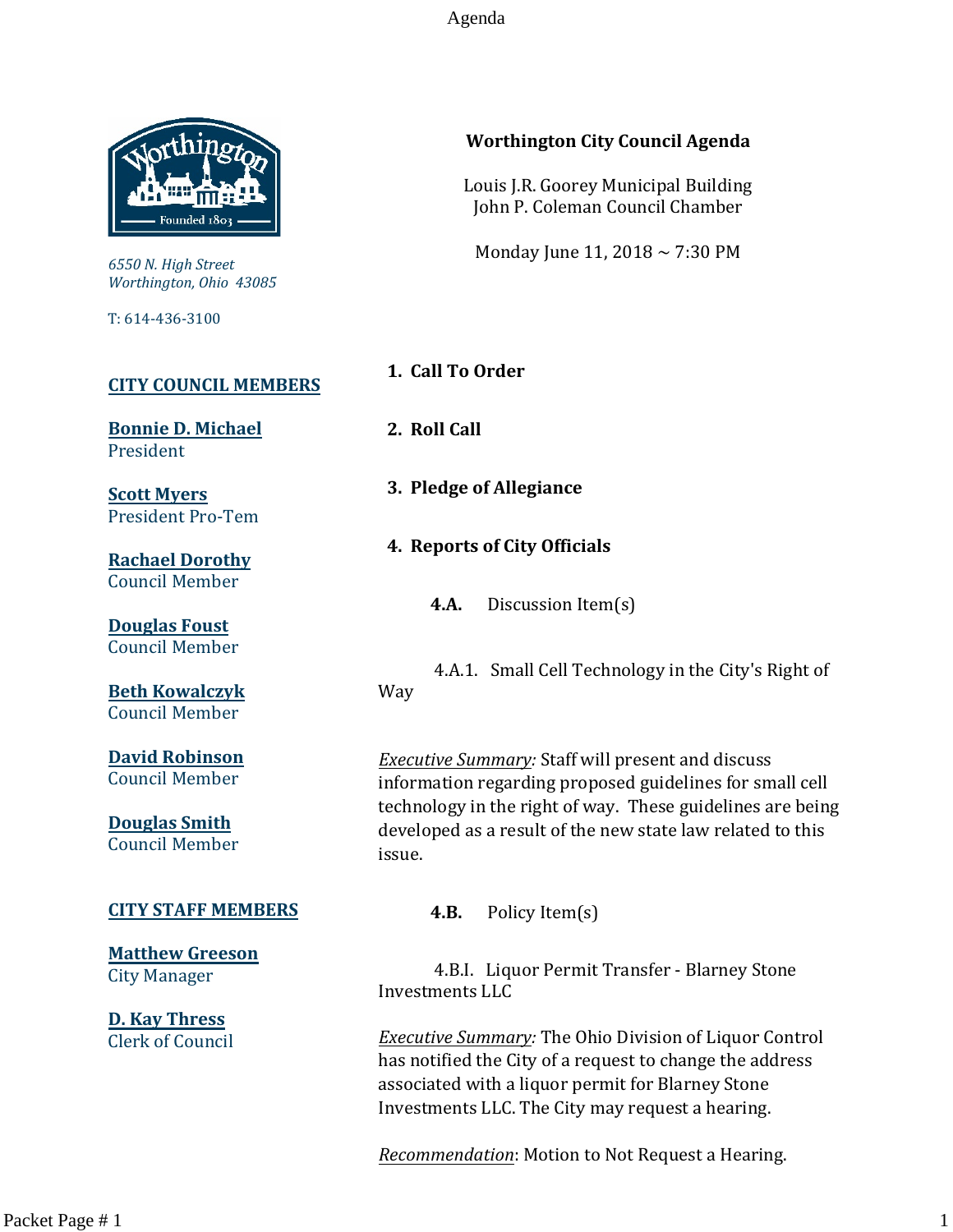Agenda

# **5. Reports of Council Members**

# **6. Other**

# **7. Executive Session**

**7.A.** Executive Session - Security Arrangements

# **8. Adjournment**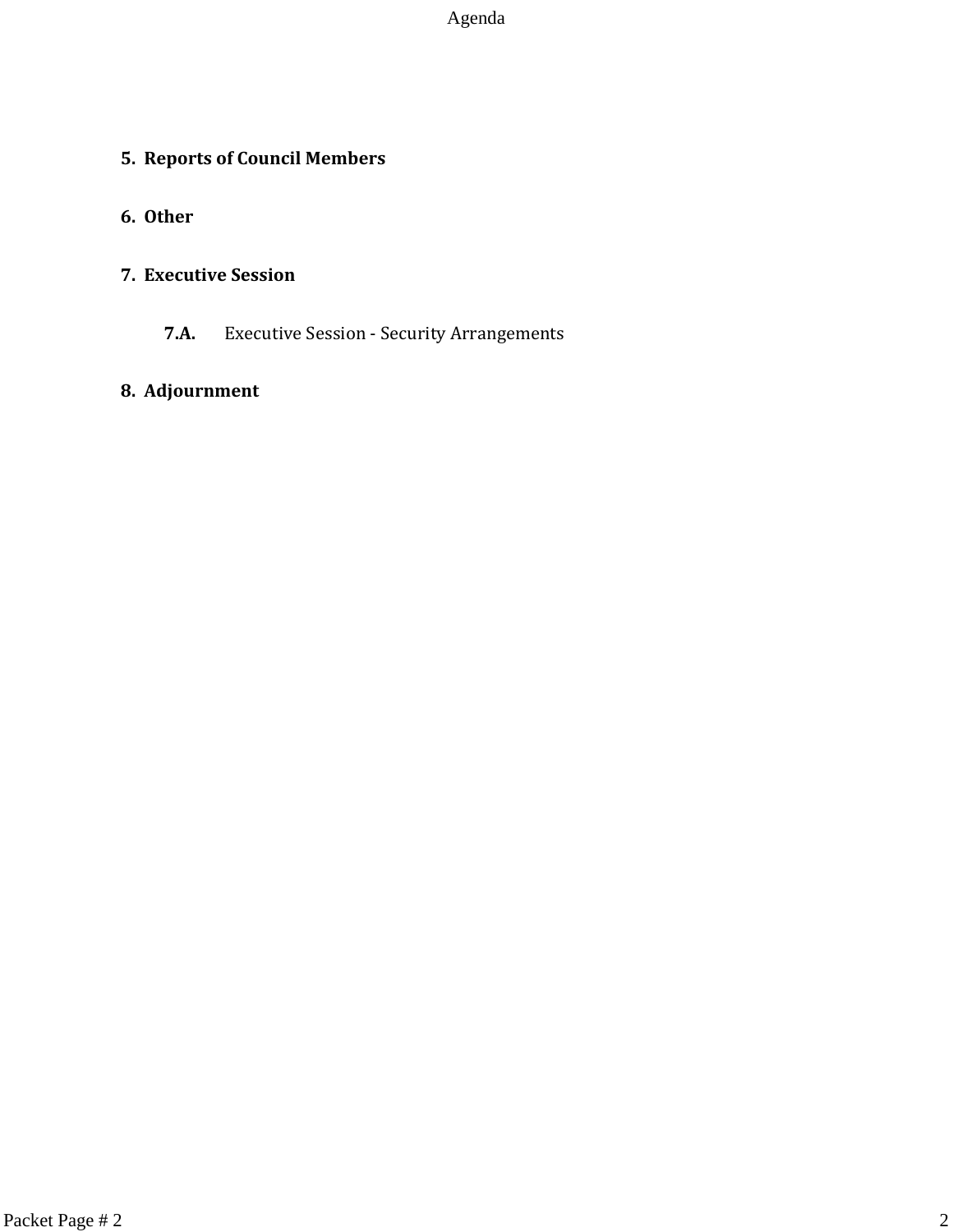4.B. - Small Cell Technology in the City's Right of Way



# **STAFF MEMORANDUM City Council Meeting – June 11, 2018**

Date: June 8, 2018

To: Matthew H. Greeson

From: Robyn Stewart, Assistant City Manager

Subject: **Small Cell Technology in the City's Right of Way**

# **EXECUTIVE SUMMARY**

Staff will present and discuss information regarding proposed guidelines for small cell technology in the right of way. These guidelines are being developed as a result of the new state law related to this issue.

# **BACKGROUND/DESCRIPTION**

Under Ohio Revised Code provisions originally adopted in 2017 (SB 331) and amended in 2018 (HB 478), cities are required to permit small cell facilities to be installed and maintained by one of the four major cellular phone service carriers in the right of way. Cities can establish design guidelines to influence and manage the facilities in such a way as to minimize the impact on the local community.

A small cell facility is a wireless facility that is smaller in size than the large macro towers. Under the new Ohio law, a small cell facility has an antenna that fits inside an enclosure not more than six cubic feet in volume and associated wireless equipment, typically placed inside a cabinet, that is cumulatively not more than 28 cubic feet in volume. The height of the pole may be up to 40 feet tall. These facilities are used by the cellular phone carriers to enhance the coverage and capacity of the services they provide to their customers.

City staff members have been tracking this issue as it made its way through the state legislature to understand the issue and the options available to cities. The new state law closely regulates what cities can do regarding the deployment of this technology. Cities have some ability to influence the aesthetics and placement, but not complete control. I have worked with representatives from our Departments of Planning & Building, Service & Engineering and Law to prepare draft design guidelines. We have considered guidelines from other cities, the requirements of the new state law and the characteristics of Worthington in developing this document. We are sharing the draft guidelines with representatives of the wireless industry for their comments.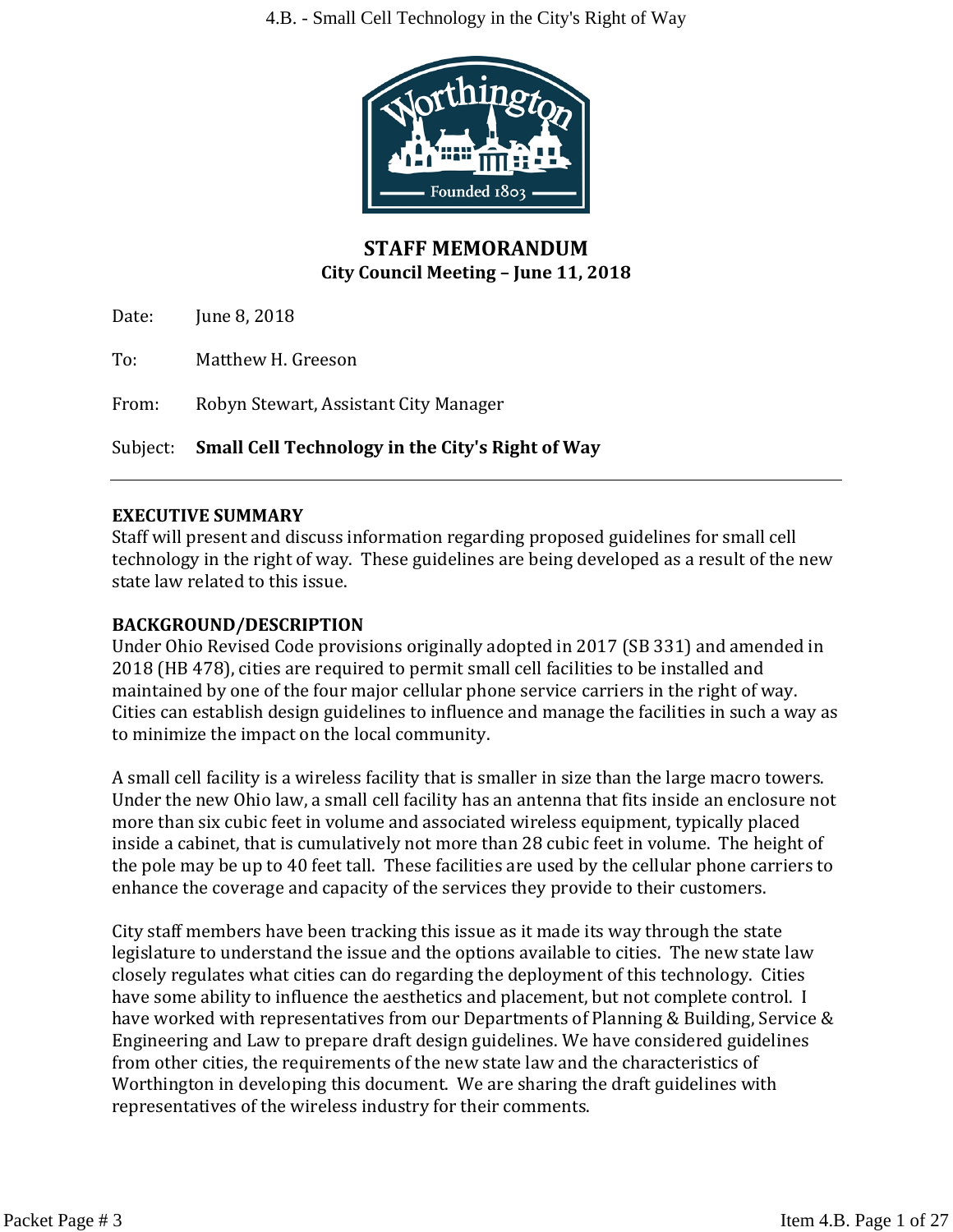The guidelines are still being refined and we want to take this opportunity to discuss the concepts with City Council. We expect there may still be some revisions made to the guidelines. We may also pull some of the concepts and sections out of the guidelines and place them in City Code. The new state law goes into effect at the end of July, so it is important that these guidelines and any Code changes be adopted and effective prior to that date.

Members of City staff as well as a representative from the City's legal advisors at Ice Miller will be present at the meeting to overview the guidelines and answer questions.

# **ATTACHMENTS**

Draft Small Cell Design Guidelines Images of Small Cells in Other Communities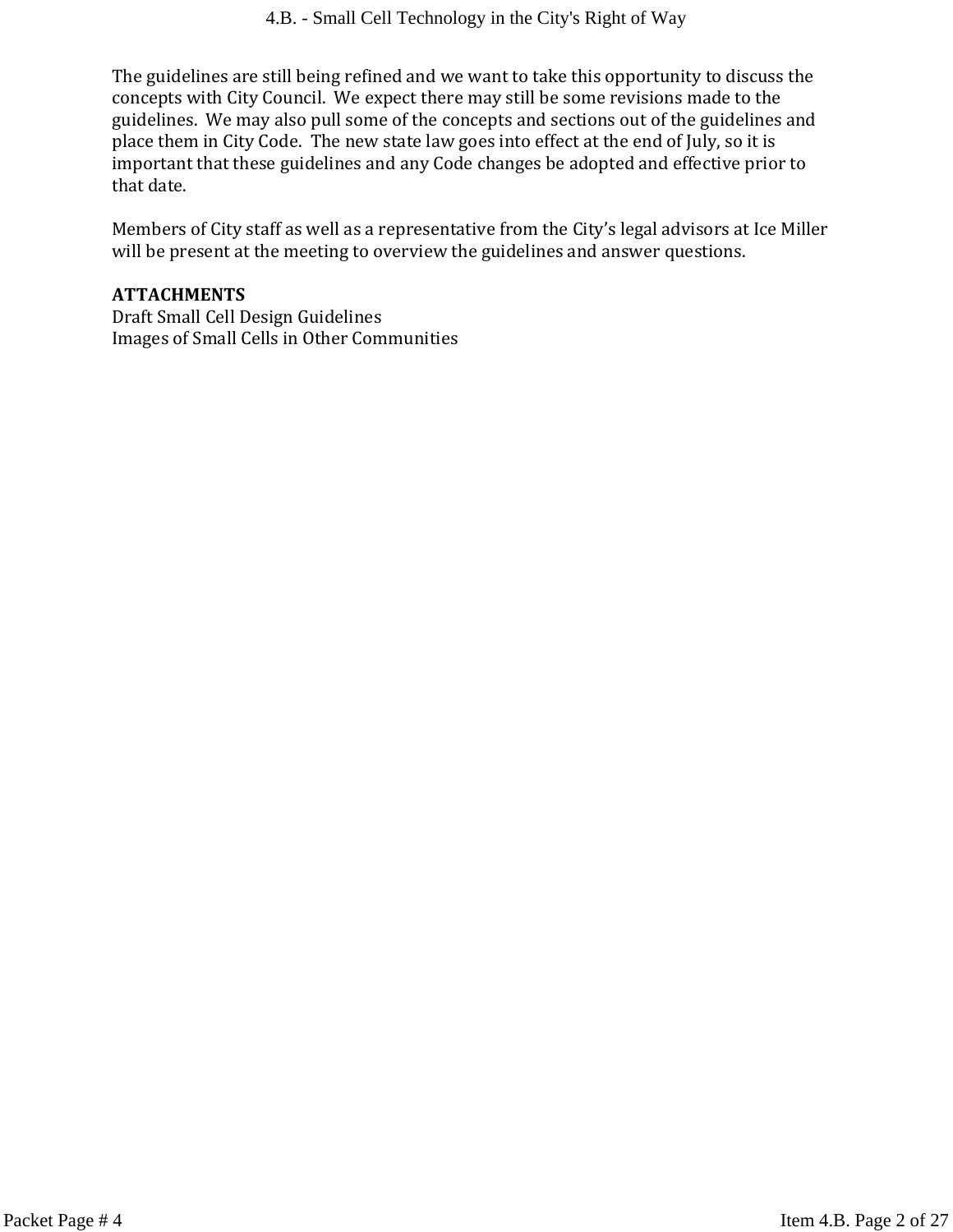# **City of Worthington Small Cell Design Guidelines**

#### **SECTION I: PURPOSE**

The purpose of these guidelines is to establish general procedures and standards, consistent with all applicable federal and state laws, for the siting, construction, installation, collocation, modification, relocation, operation and removal of small cell wireless technology within the City's right of way. The goals of these guidelines are to:

- A. Provide standards, technical criteria and details for small cell facilities in the City's right of way to be uniformly applied to all applicants and owners of small cell facilities or support structures for such facilities.
- B. Enhance the ability of wireless communications carriers to deploy small cell wireless technology in the City quickly, effectively and efficiently so that residents, businesses and visitors benefit from ubiquitous and robust wireless service availability.
- C. Preserve the character of the City's neighborhoods and corridors.
- D. Ensure that small cell facilities and support structures conform with all applicable health and safety regulations and will blend into their environment to the greatest extent possible.
- E. Comply with, and not conflict with or preempt, all applicable state and federal laws.

# **SECTION II: DEFINITIONS**

*Abandoned* means small cell facilities or wireless support structures that are unused for a period of three hundred sixty-five days without the operator otherwise notifying the city and receiving the city's approval.

*ADA* means the Americans with Disabilities Act and subsequent amendments.

*Agent* means a person that provides the City written authorization to work on behalf of a public utility.

*Antenna* means communications equipment that transmits or receives radio frequency signals in the provision of wireless service.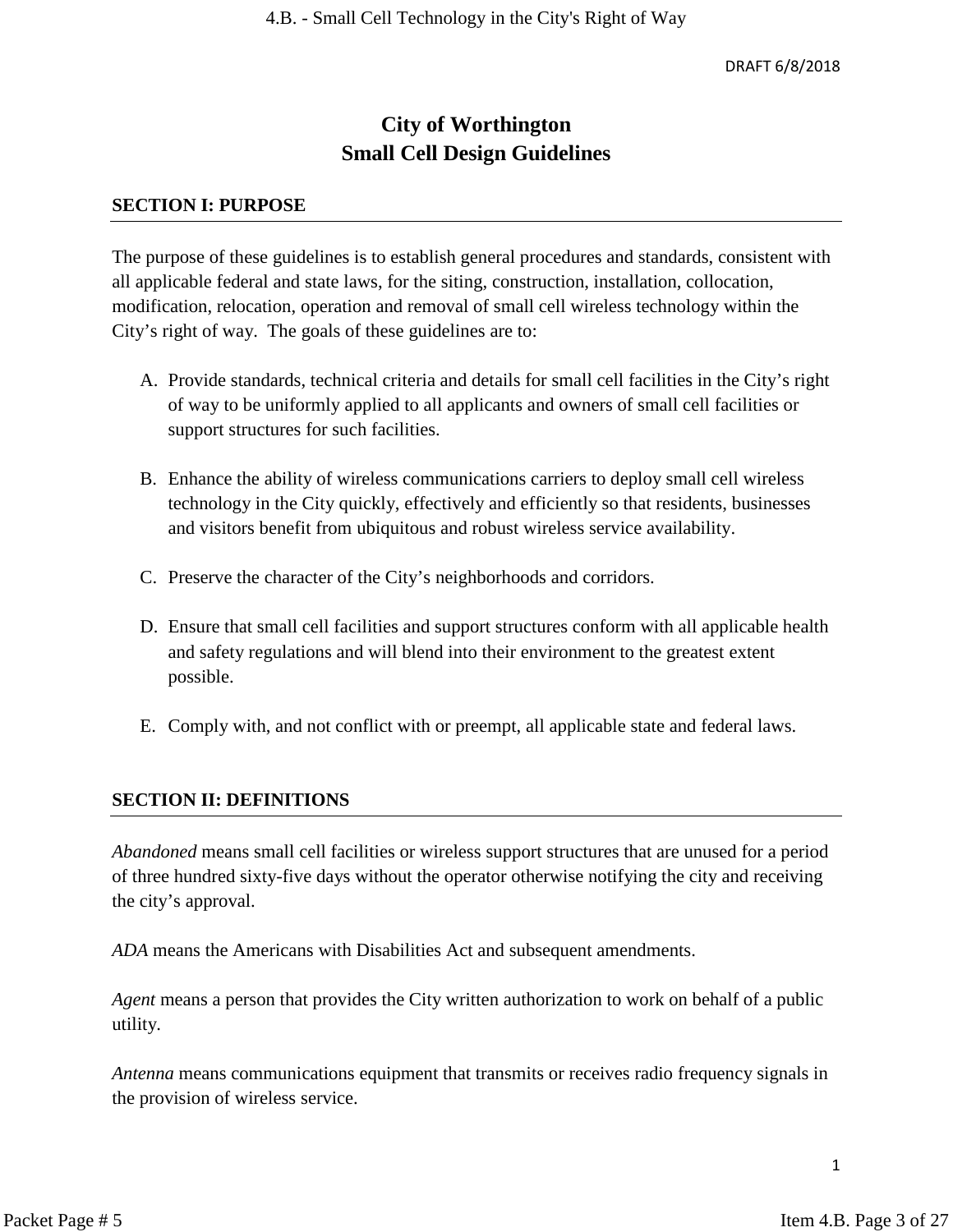*Applicant* means any Person applying for a Permit hereunder.

*City* means the City of Worthington.

*Collocation or Collocate* means to install, mount, maintain, modify, operate, or replace wireless facilities on a wireless support structure.

*County* means Franklin County, Ohio.

*Decorative Pole* means a pole, arch, or structure other than a street light pole placed in the right of way to specifically designed and placed for aesthetic purposes and on which no appurtenances or attachments have been placed except for any of the following (a) electric lighting; (b) specially designed informational or directional signage; (c) temporary holiday or special event attachments.

*Old Worthington Commercial Area* means the properties abutting High Street bordered by North Street and South Street, including the properties abutting the intersection of North Street and High Street and the intersection of South Street and High Street.

*Ornamental Pole* means a pole or structure placed in the right of way to support traffic signals and/or streetlights which has been specifically designed and placed for aesthetic purposes. Ornamental Poles often include appurtenances or attachments for flags, planters and/or other aesthetic features.

*Person* means any natural person or any association, firm, partnership, joint venture, corporation, or other legally recognized entity, whether for-profit or not-for-profit.

*Permit* means the non-exclusive grant of authority issued by the City of Worthington to install a small cell facility and/or a wireless support structure in a portion of the right of way in accordance with these guidelines.

*Permittee* means the owner and/or operator issued a Permit pursuant to these guidelines.

*Right of Way* means the surface of, and the space within, through, on, across, above, or below, any public street, public road, public highway, public freeway, public lane, public path, public alley, public court, public sidewalk, public boulevard, public parkway, public drive, public easement, and any other land dedicated or otherwise designated for a compatible public use, which is owned or controlled by the City of Worthington.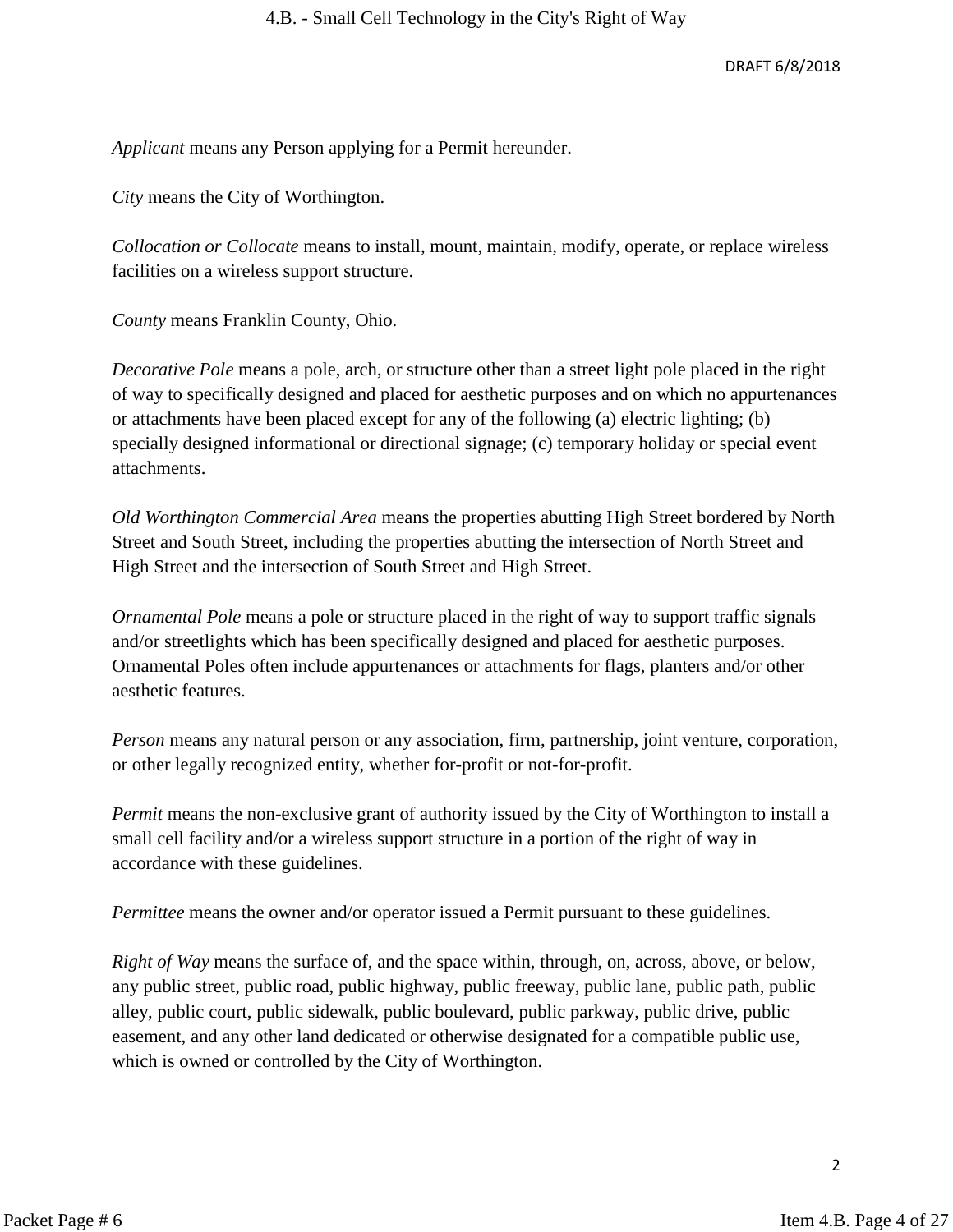*Small Cell Facility* means a wireless facility that meets both of the following requirements:

- (1) Each antenna is located inside an enclosure of not more than six cubic feet in volume or, in the case of an antenna that has exposed elements, the antenna and all of its exposed elements could fit within an enclosure of not more than six cubic feet in volume.
- (2) All other wireless equipment associated with the facility is cumulatively not more than twenty-eight cubic feet in volume. The calculation of equipment volume shall not include electric meters, concealment elements, telecommunications demarcation boxes, grounding equipment, power transfer switches, cut-off switches, and vertical cable runs for the connection of power and other services.

*Operator* means a wireless service provider, cable operator, or a video service provider that operates a small cell facility and provides wireless service. *Operator* includes a wireless service provider, cable operator, or a video service provider that provides information services as defined in the "Telecommunications Act of 1996," 110 Stat. 59, 47 U.S.C. 153(2), and services that are fixed in nature or use unlicensed spectrum.

*State* means the State of Ohio.

*Toll* means the pause or delay of the running of the required time period.

*Utility Pole* means a structure that is designed for, or used for the purpose of, carrying lines, cables, or wires for electric or telecommunications service. "Utility pole" excludes street signs and decorative poles.

*Wireless Support Structure* means a pole, such as a monopole, either guyed or self-supporting, street light pole, traffic signal pole, a fifteen-foot or taller sign pole, or utility pole capable of supporting small cell facilities. *Wireless Support Structure* excludes (a) a utility pole or other facility owned or operated by a municipal electric utility and (b) a utility pole or other facility used to supply traction power to public transit systems, including railways, trams, streetcars and trolley buses.

# **SECTION III: REQUIREMENT TO COMPLY**

Placement or modification of a small cell facility and/or wireless support structure shall comply with these design guidelines at the time the permit for installation or modification is approved and as amended from time to time. Operators and permittees are also required to comply with Chapter 949 Right-of Way Regulations of the City of Worthington's Codified Ordinances.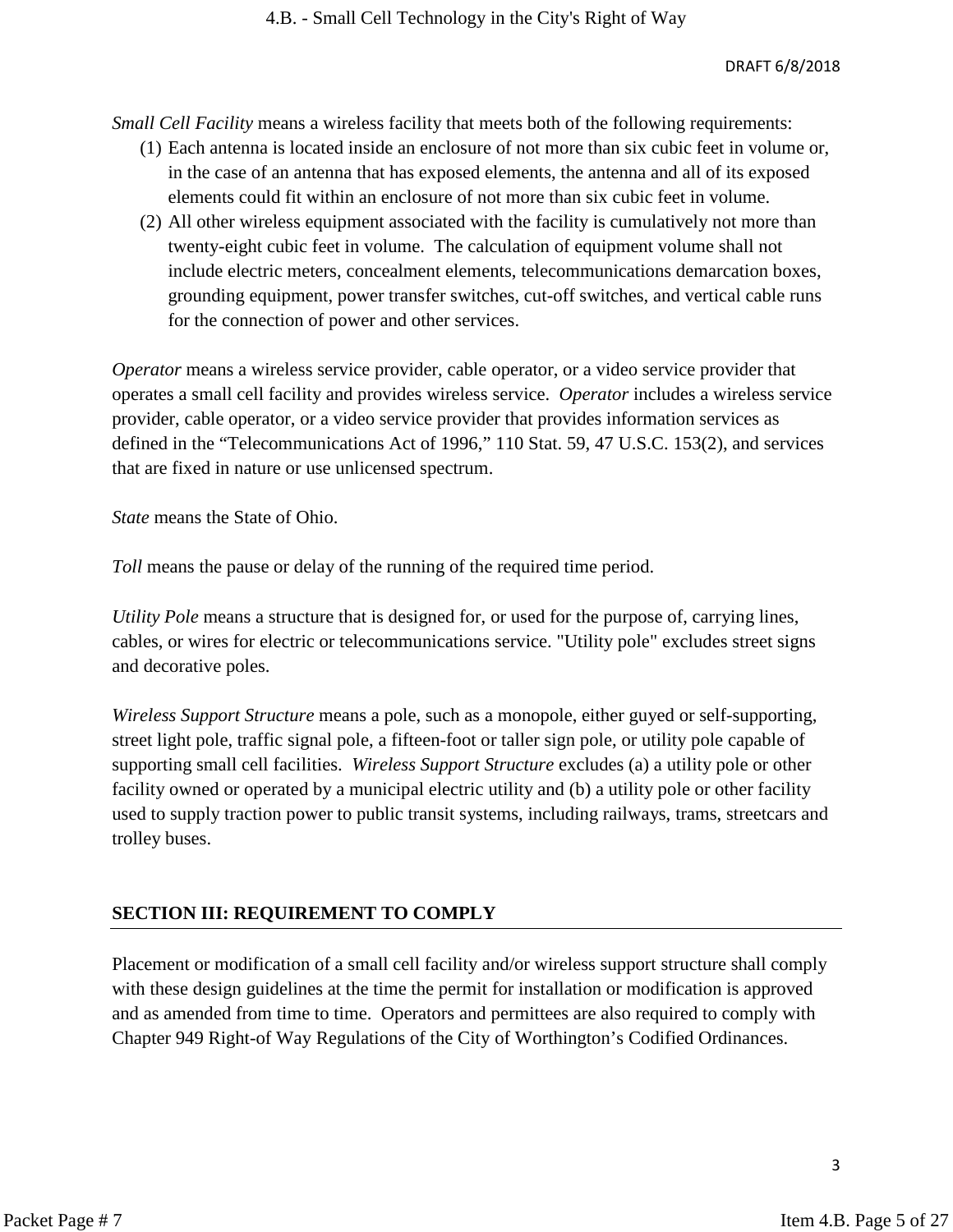#### **SECTION IV: APPLICATION**

#### **Pre-application Conference**

The City requires pre-submittal conferences to meet with potential applicants and discuss projects on a conceptual level. The conference is intended to identify the correct application type and content requirements for any given project, and also to create an informal forum in which applicants and the City can discuss any concerns that should be addressed as soon as possible to avoid any unnecessary delays in the processing of an application and deployment of wireless facilities in the City. The requirement for a pre-submittal conference may be waived by the City.

An appointment is required for all pre-submittal conferences. City staff may establish regular hours in which appointments are available. City staff will endeavor to provide applicants with an appointment within approximately five (5) business days after receipt of a written or email request. Each conference is generally limited to discussion of up to five potential projects, but applicants may request to discuss additional projects provided that the additional time required does not impact other applicants' ability to obtain an appointment.

#### **Application Materials**

Prior to installation, modification, relocation or removal of a small cell facility, relocation or removal of an existing wireless support structure, installation of a new wireless support structure, or collocation on an existing wireless support structure in the right of way, the operator shall apply to the City and receive approval from the City. Prior to submitting such application, the applicant must possess a Telecommunications and Utilities Permit, as required by the City's Codified Ordinances Chapter 949, Section 949.03. The following items must be included in order for the application to be considered complete. The City may waive application requirements if it deems the items are already in the City's possession from previous applications, the applicant previously filed information and specifications for standard materials that are being utilized in the new application, or for other reasons deemed sufficient by the City.

A. General Requirements for Applications for a Small Cell Facility and/or Wireless Support Structure in the Right of Way, Excluding Applications for Removal

*Contact Information:* Applicant must provide contact information which includes the name of company seeking the permit and the name of a designated point of contact along with his/her mailing address, email address and phone number. Operator is responsible for providing updated contact information to the City when the contact information changes from that which was included in the application.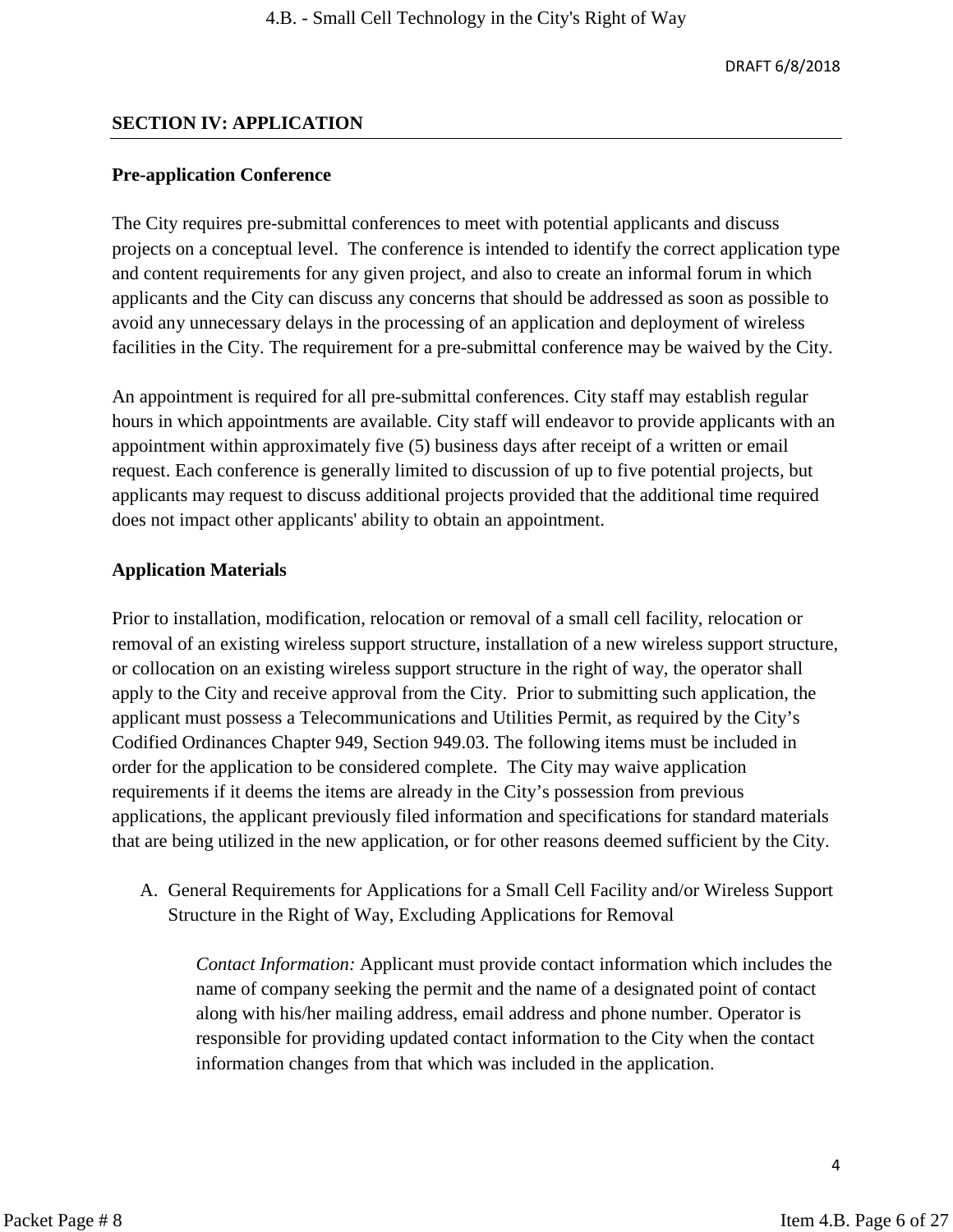*Proof of Agent Designation (if applicable):* If the applicant is serving as an agent for an Operator, the applicant must provide written documentation of the agent designation signed by the Operator.

*Consolidated Applications:* An applicant seeking to construct, modify, collocate or replace more than one small cell facility or more than one wireless support structure within the City may file a consolidated application for up to thirty (30) small cell facility requests or up to thirty (30) wireless support structure requests provided the requests grouped on a consolidated application only address substantially the same type of small cell facilities or substantially the same type of wireless support structures. (Note: The City may treat each request individually during application review and processing and when issuing a determination.)

*Map:* Applicant must include an aerial map showing the location of the proposed or existing support structure to which the small cell facility is proposed to be attached, and a street view image.

*Full description of number and dimensions of facilities and/or structures to be installed:* Applicant must include a full description of the number and dimensions of all small cell facilities proposed to be installed and the support structure, either new or existing, to be utilized for each small cell facility. If this information is fully included on the site plan, a separate narrative does not need to be provided.

*Site and Other Plans and Structural Calculations:* Applicant must include fully dimensioned site plans, elevation drawings and structural calculations prepared, sealed, stamped and signed by a Professional Engineer licensed and registered by the State of Ohio. Site plans should utilize the scale of  $1" = 20'$  and be submitted on 24"x36" paper. Field of view should encompass at least one hundred feet (100') in either direction of the wireless support structure. Drawings must depict any known existing wireless facilities with all existing transmission equipment and other improvements, the proposed facility with all proposed transmission equipment and other improvements and the legal boundaries of the existing right of way and any associated access and utility easements. Acceptable sources for legal boundaries and utility easements should be discussed and determined during the pre-application conference. Fully dimensioned site plans shall indicate the spacing from existing curb, driveways, sidewalks, light poles and any other poles or appurtenances.

A traffic control plan must also be submitted. Other plans may also be required based on the proposed scope of work.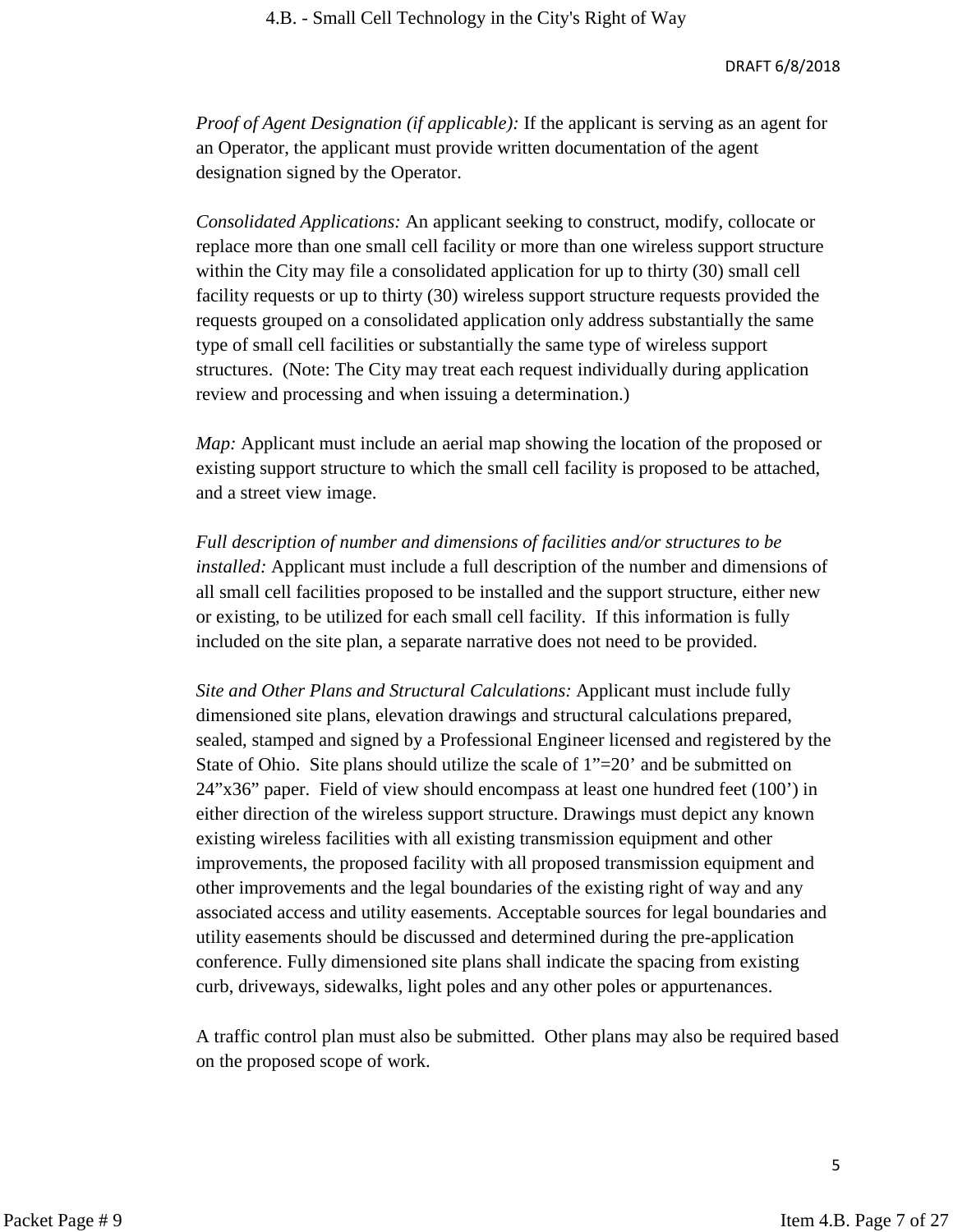*Photo Simulations:* Applicant must include photo simulations from at least two reasonable line-of-site locations in the vicinity of the proposed project site. Photo simulations must be included in the site plans on a separate sheet.

*Equipment Specifications:* For all equipment depicted on the plans, the applicant must include (1) the manufacturer's name and model number; (2) physical dimensions, including without limitation, height, width, depth and weight with mounts and other necessary hardware; and (3) the ambient noise level generated from the equipment, if any.

B. Small Cell Facility Applications

*Size Limits:* Applicant must include scaled, dimensioned drawings or pictures with calculations to show strict conformity to the size limitations for a small cell facility.

*Confirmation of compliance with state and federal environmental regulations:*  Applicant shall certify that the proposed small cell facility and/or new wireless support structure fully comply with all state and federal environmental regulations.

*RF Compliance Audit:* Applicant must submit a sworn affidavit prepared and signed by an RF engineer with knowledge about the proposed project that affirms the proposed project will be compliant with all applicable governmental regulations in connection with human exposure to radiofrequency emissions.

*Electrical Service:* Operator shall be responsible for obtaining any required electrical power service to the small cell facility. Operator's electrical supply shall be separately metered from the City. Applicant must provide sealed engineered drawings for conduit size, circuit size, calculations for Amp, distances running, etc. Applicant must obtain the appropriate permits from the Department of Planning and Building prior to installation of the small cell facility.

C. Applications for New Wireless Support Structure

*Distance Analysis:* Applicant must provide an analysis showing that the proposed new wireless support structure is spaced at least two hundred fifty (250) linear feet from a pole supporting a small cell facility, unless otherwise approved by the City in writing.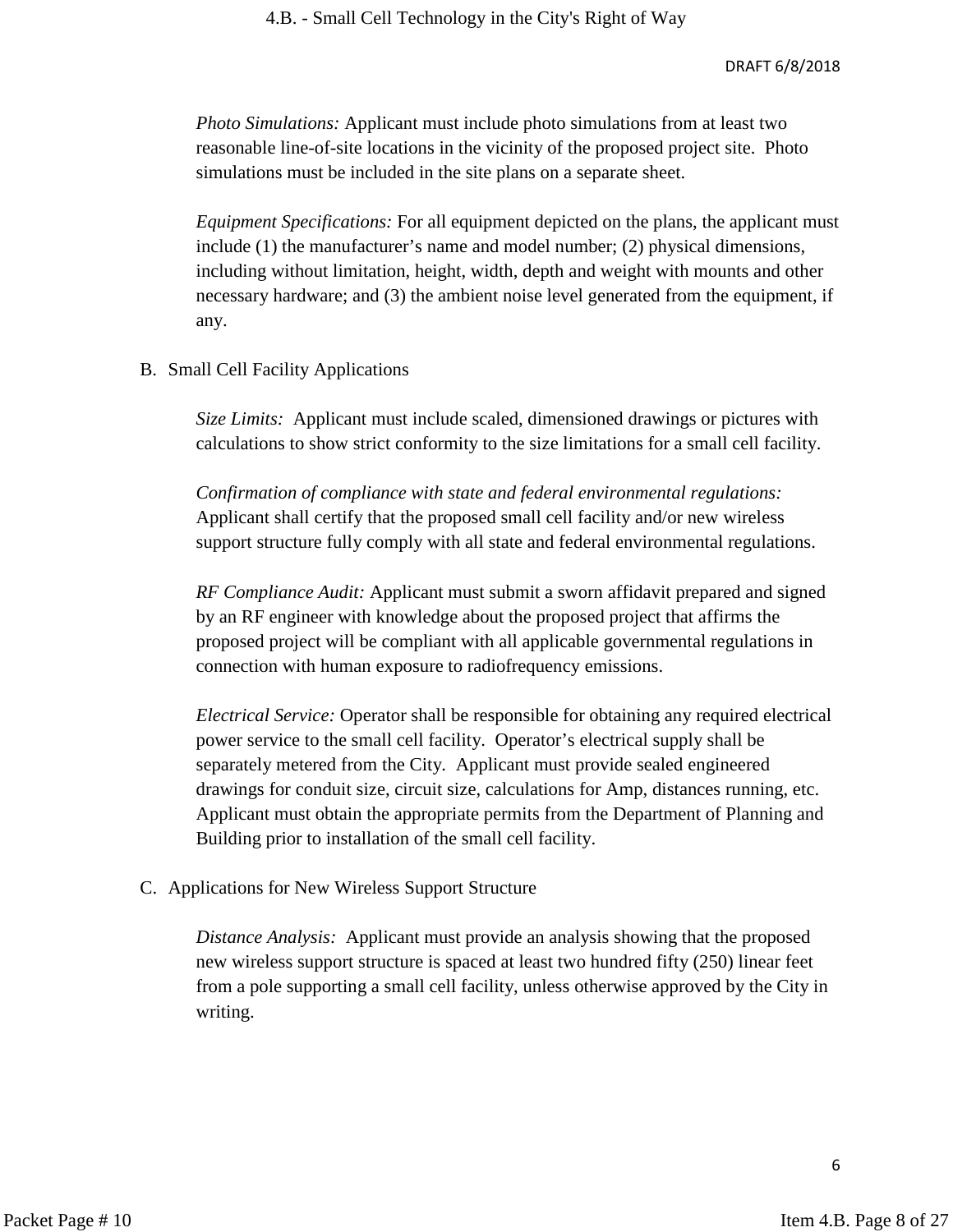*Size Limits:* Applicant must provide scaled dimensional drawings with calculations to show strict conformity to the size and maximum height limitations as set forth in Section VII of these guidelines.

D. Applications for Attachment to Non-City-owned Wireless Support Structure

*Owner's Authorization:* Applicant must submit evidence sufficient to show that either (1) applicant owns the proposed support structure or (2) applicant has obtained the owner's authorization to file the application.

E. Applications for Removal of a Small Cell Facility and/or a Wireless Support Structure

*Contact Information:* Applicant must provide contact information which includes the name of company seeking the permit and the name of a designated point of contact along with his/her mailing address, email address and phone number. Operator is responsible for providing updated contact information to the City when the contact information changes from that which was included in the application.

*Proof of Agent Designation (if applicable):* If the applicant is serving as an agent for an Operator, the applicant must provide written documentation of the agent designation signed by the Operator.

*Consolidated Applications:* An applicant seeking to remove more than one small cell facility or more than one wireless support structure within the City may file a consolidated application for up to thirty (30) small cell facility requests or up to thirty (30) wireless support structure requests provided the requests grouped on a consolidated application only address substantially the same type of small cell facilities or substantially the same type of wireless support structures. (Note: The City may treat each request individually during application review and processing and when issuing a determination.)

*Map:* Applicant must include an aerial map showing the location of the proposed removal, and a street view image.

*Full description of number and dimensions of facilities and/or structures to be removed:* Applicant must include a full description of the number and dimensions of all small cell facilities and/or the support structure proposed to be removed.

*Full description of restoration of the right of way:* Applicant must include a full description of the steps to be involved in the removal and the actions that will be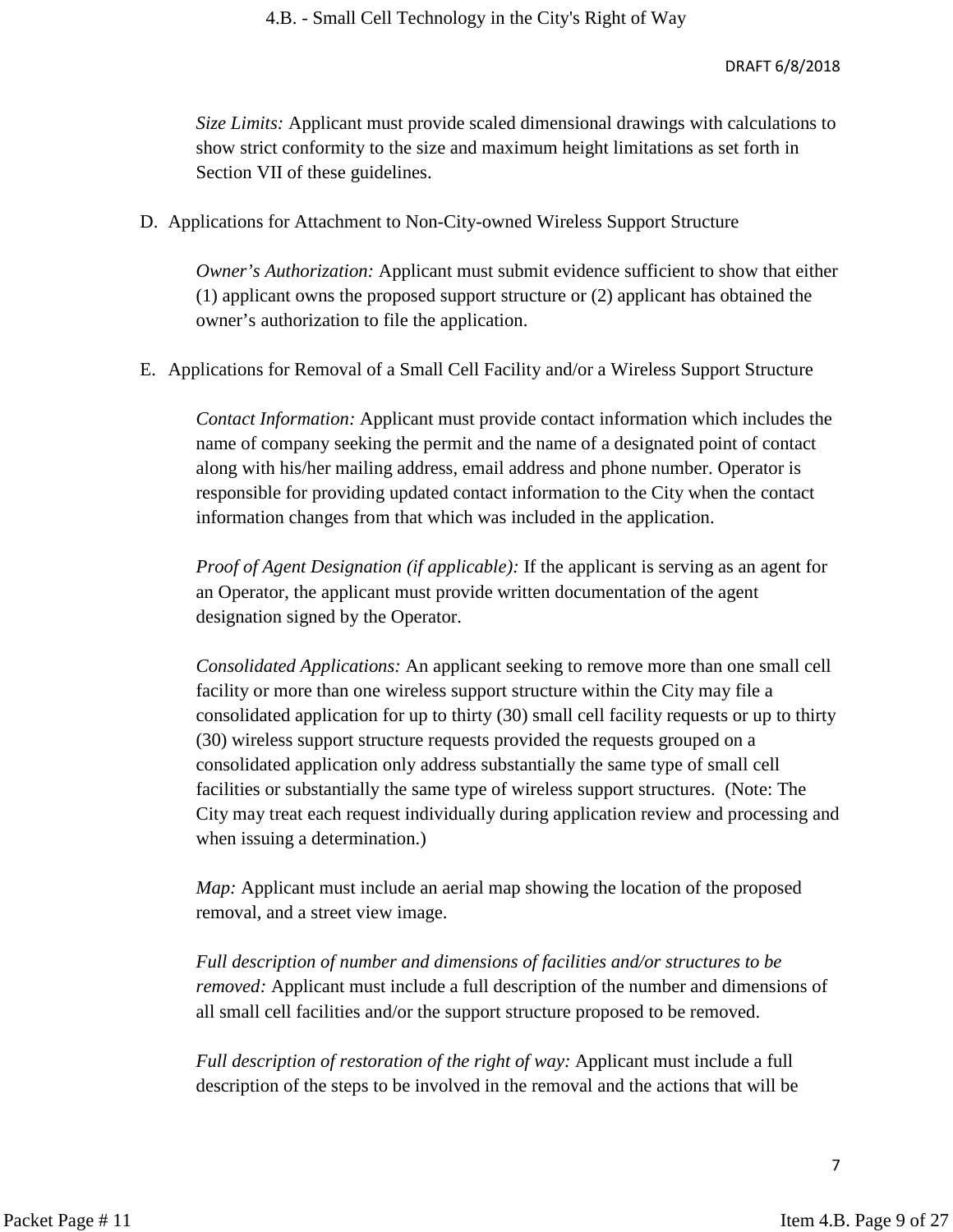taken to restore the right of way.

F. Application Fee

The applicant must submit the application fee of \$250 per small cell facility. Fees for consolidated applications apply to each location and are cumulative.

# **Application Submittal Procedures**

All applications should be submitted in person to the Department of Service and Engineering with the applicable fee and required documents to be considered duly filed. The Department may establish regular hours in which applications may be submitted, but will generally receive applications on working days between 8:00 a.m. and 4:00 p.m. Applications will be screened for completeness before being accepted. Applications submitted by other means, including without limitation by mail, electronic mail, or outside the established submittal times, if any, will not be considered duly filed until acknowledged as having been received by the City.

# **Timeline for review**

The City will complete its review of each application and provide a determination within ninety (90) days for an application to collocate, replace or modify a small cell facility or one hundred twenty (120) days for an application to construct, modify or replace a wireless support structure associated with a small cell facility.

# **Instances for Tolling Timeline for Review**

The City will toll the timeline for review (a) by mutual agreement between the applicant and the City, (b) in cases where the City determines the application is incomplete, or (c) when the number of applications is likely to result in difficulty processing them within the time limits noted above due to a lack of resources of the City. Item (c) is likely to occur when the City receives applications for at least fifteen small cell facility or wireless support structure requests within a consecutive thirty day period. The City may toll the time period for up to twenty one (21) days for the first fifteen requests above the threshold. For every additional fifteen requests the City receives above the threshold, the City may toll the time period for those requests for up to an additional fifteen days. In no instance will the City toll the time period for any small cell facility or wireless support structure request by more than ninety consecutive days. The City will notify the applicant in instances when the timeline will be tolled.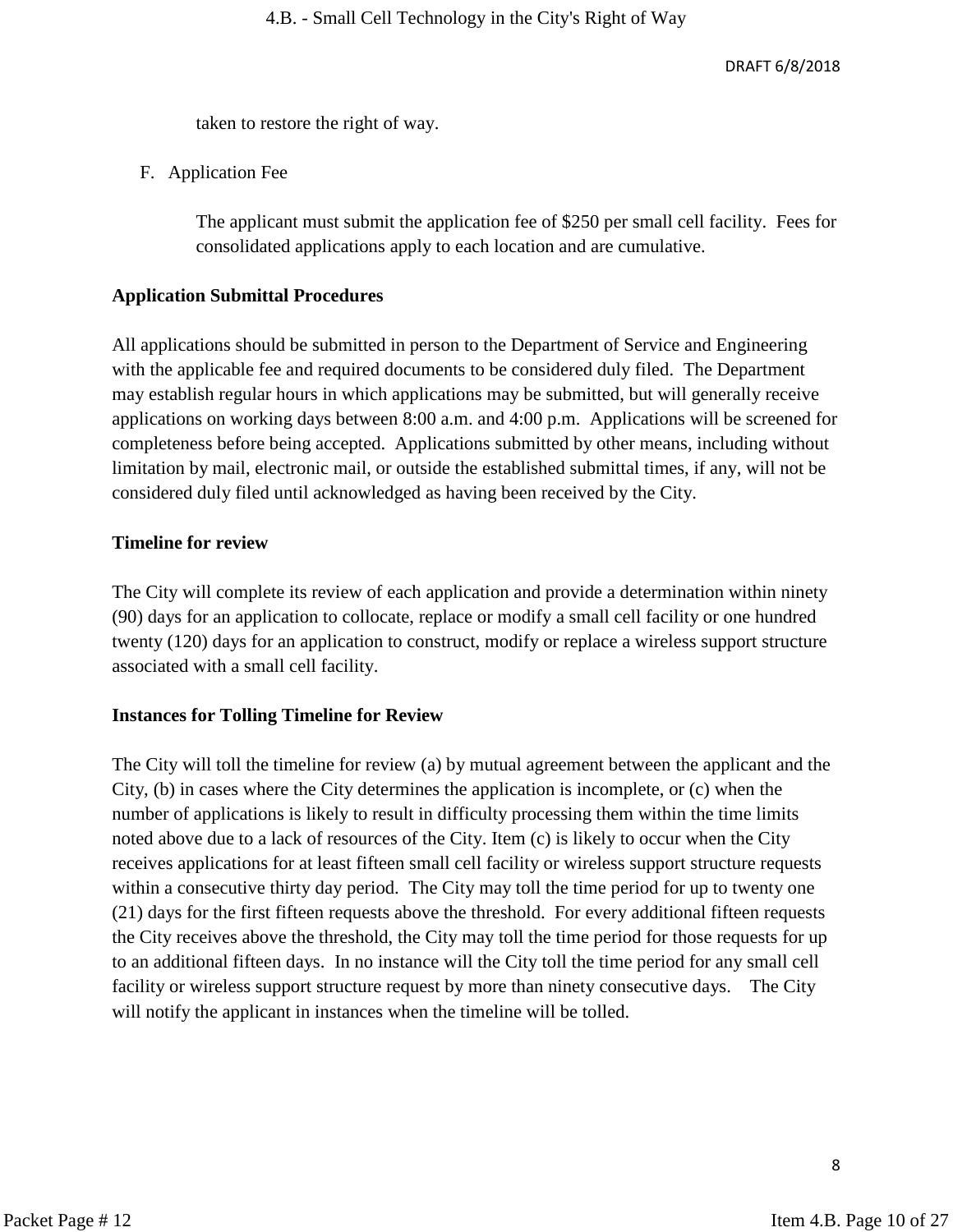#### **Incomplete applications**

The City will conduct a preliminary review for completeness prior to accepting the application. The City will not accept an application that has been deemed incomplete during this preliminary review. If the City determines during its more detailed review that the application is incomplete, the City will notify the applicant and suspend further review until the missing items are provided. Consistent with state and federal requirements, the City will toll the review timeline for incomplete applications. If the City determines the application is still incomplete after receipt of additional application materials, the City will toll the timeline again until the application is deemed complete.

# **SECTION V: LOCATIONS OF SMALL CELL FACILITIES, RELATED GROUND EQUIPMENT, AND WIRELESS SUPPORT STRUCTURES**

#### **Most Preferable Locations**

The following are the most preferred areas for new small cell facilities.

- A. *Industrial Areas* if not adjacent to a municipal park, residential area or architectural review district.
- B. *Highway Rights of Way* areas if not adjacent to a municipal park, residential area or architectural review district.
- C. *Retail and Commercial Areas* if not adjacent to a municipal park, residential area or architectural review district.

#### **Collocation Preference**

It is the City's strong preference that whenever an applicant proposes to place a new wireless support structure with a small cell facility within 250 feet from an existing wireless support structure, the applicant either collocate with the existing facility or demonstrate that a collocation is either not technically feasible or space on the existing facility is not potentially available.

#### **Least Preferable Locations**

The following are the least preferred areas for new small cell facilities.

A. *Residential Areas*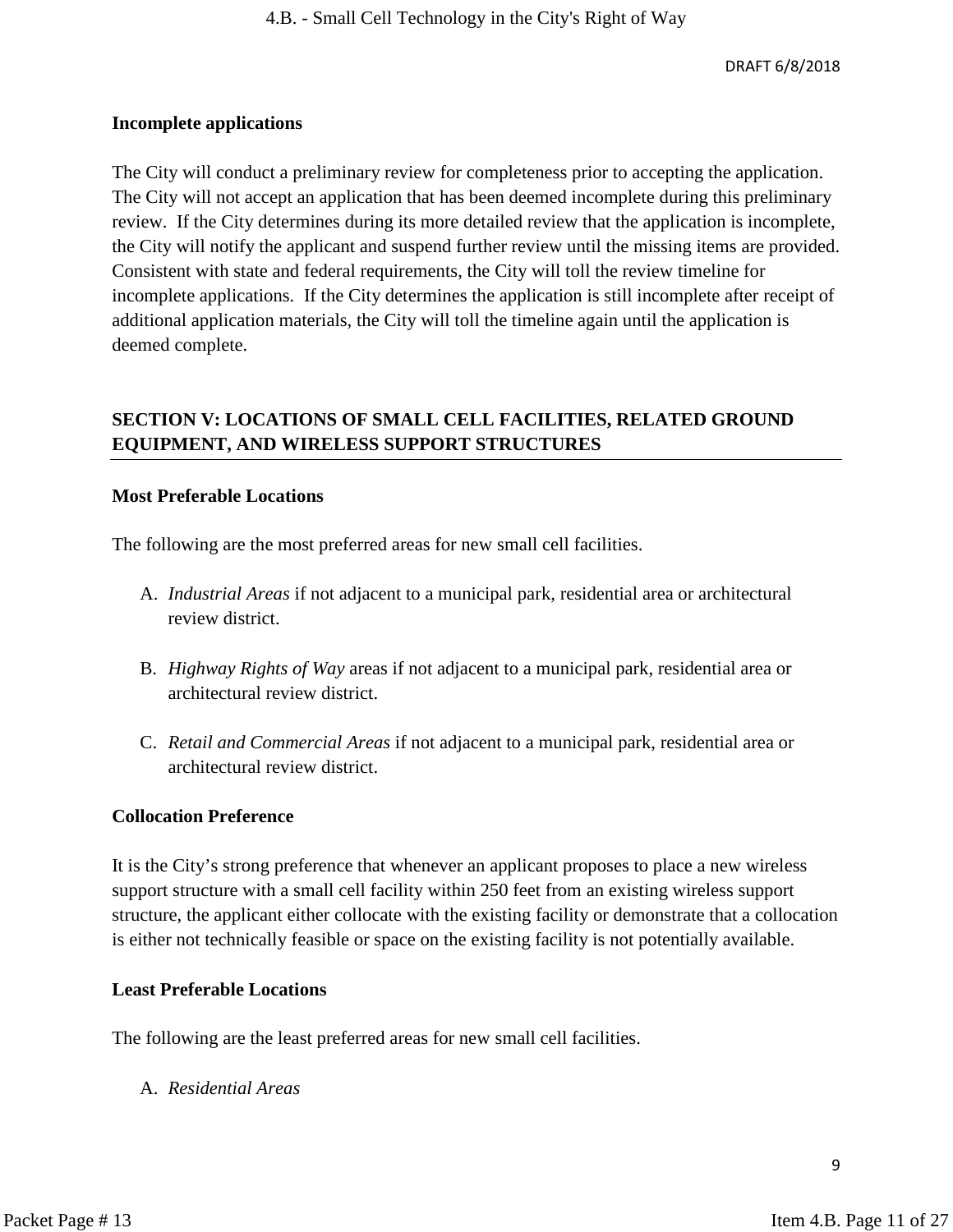#### B. *Parks*

- C. *Historic District*
- D. *Architectural Review District*

#### **Order of Preference for Wireless Support Structures**

The following list indicates the order of preference for wireless support structures for small cell facilities.

- A. *Existing Utility Poles:* It is the City's preference that small cell facilities be installed on existing utility poles (electric or telephone) or lashed onto existing telephone or electrical lines between existing utility poles.
- B. *Non-Ornamental Municipal Service Poles:* If the applicant does not have the right to use existing utility poles or lines under reasonable terms and conditions or the utilization imposes technical limits, the City prefers that the applicant next look to existing nonornamental municipal street lights or traffic signal structures.
- C. *New Poles:* If the first two items have proven to be unavailable, the City prefers the installation of a new pole to serve as a wireless support structure.
- D. *Ornamental Municipal Service Poles:* The use of ornamental municipal street lights and traffic signals as wireless support structures is discouraged. These should only be proposed if the three items listed above are unavailable or when requested by the City based on the proposed location. Use of ornamental traffic signal mast arms is preferred over use of ornamental street lights.
- E. *Sign Poles (15 feet or taller):* The only sign poles that may be considered are those that are at least fifteen (15) feet tall. These are the least preferred option for a wireless support structure.

# **SECTION VI: CONSIDERATION OF ALTERNATE LOCATIONS**

The City reserves the right to propose an alternate wireless support structure to the one proposed in the application and/or to propose an alternate location for a new wireless support structure within one hundred feet of the proposed location or within a distance that is equivalent to the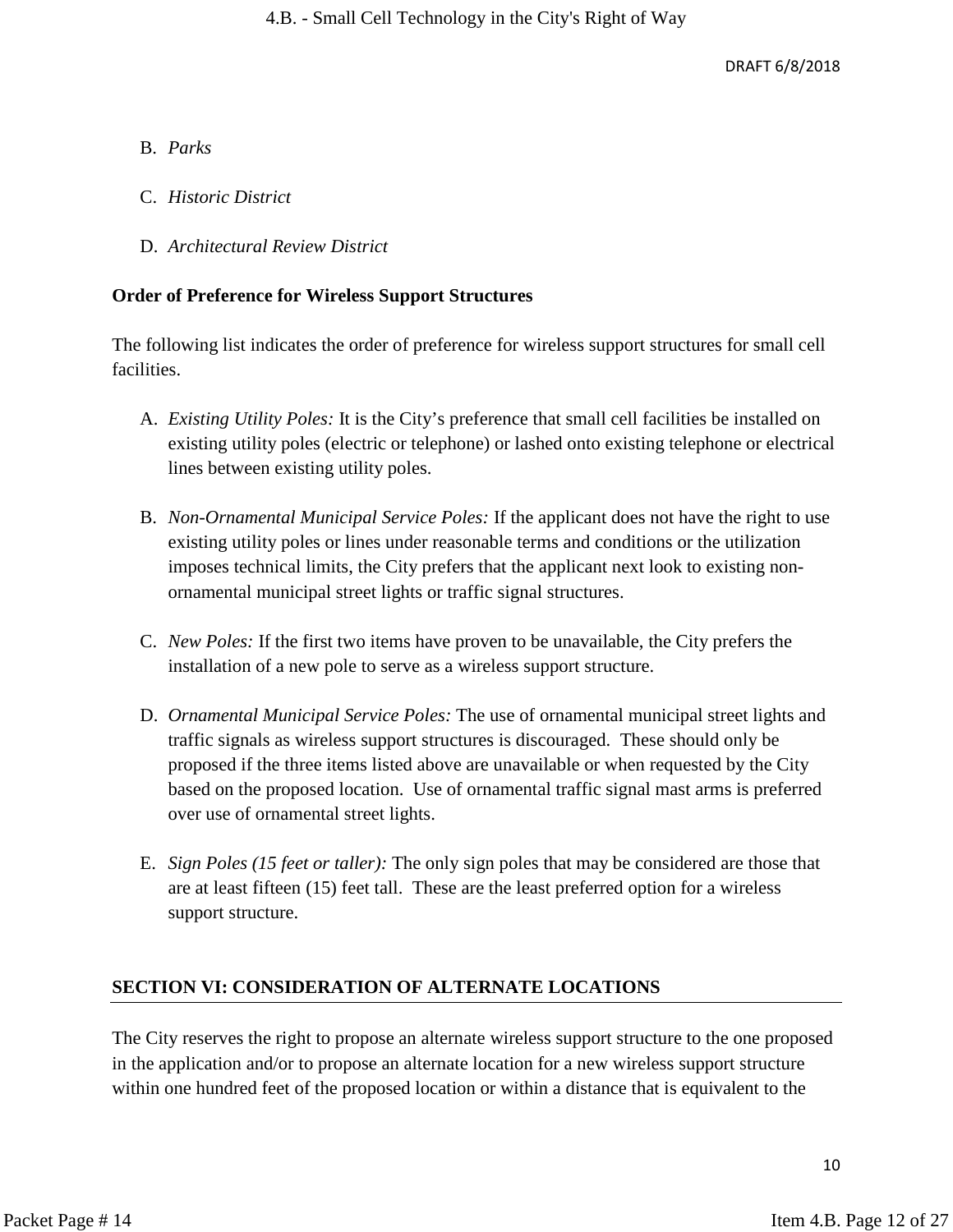width of the right of way in or on which the new wireless support structure is proposed, whichever is greater, which the operator shall use if it has the right to use the alternate location on reasonable terms and conditions and the alternate location does not impose technical limits or additional costs.

#### **SECTION VII: GUIDELINES ON PLACEMENT**

Generally, an applicant shall construct and maintain small cell facilities and wireless support structures in a manner that does not (1) obstruct, impede or hinder the usual travel or public safety on a right of way; (2) obstruct the legal use of a right of way by other utility providers; (3) violate nondiscriminatory applicable codes; (4) violate or conflict with the City's right of way management Code or these design guidelines; and (5) violate the federal Americans with Disabilities Act.

The City desires to promote cleanly organized and streamlined facilities using the smallest and least intrusive means available to provide wireless services to the community. Generally, a small cell facility and/or wireless support structure shall match and be consistent with the materials and finish of the adjacent municipal poles of the surrounding area adjacent to their location. In the absence of adjacent municipal poles, the wireless support structure shall match the materials and finish of the adjacent utility poles.

#### **Antennas on Existing or Replaced Utility Poles**

The antenna(s) associated with collocation on existing or replaced utility poles must have concealed cable connections, antenna mount and other hardware. The maximum dimensions for antennas shall not be more than six (6) cubic feet in volume, including any enclosure for the antenna.

#### **Right of Way**

Small cell facilities and wireless support structures and related equipment shall be placed, as much as possible, in line with other utility features and in a location that minimizes any obstruction, impediment or hindrance to the usual travel or public safely on a right of way.

#### **Height Above Ground**

*Small Cell Facilities:* Small cell facilities shall be installed at least eight (8) feet above the ground. If a small cell facility attachment is projecting toward the street, for the safety and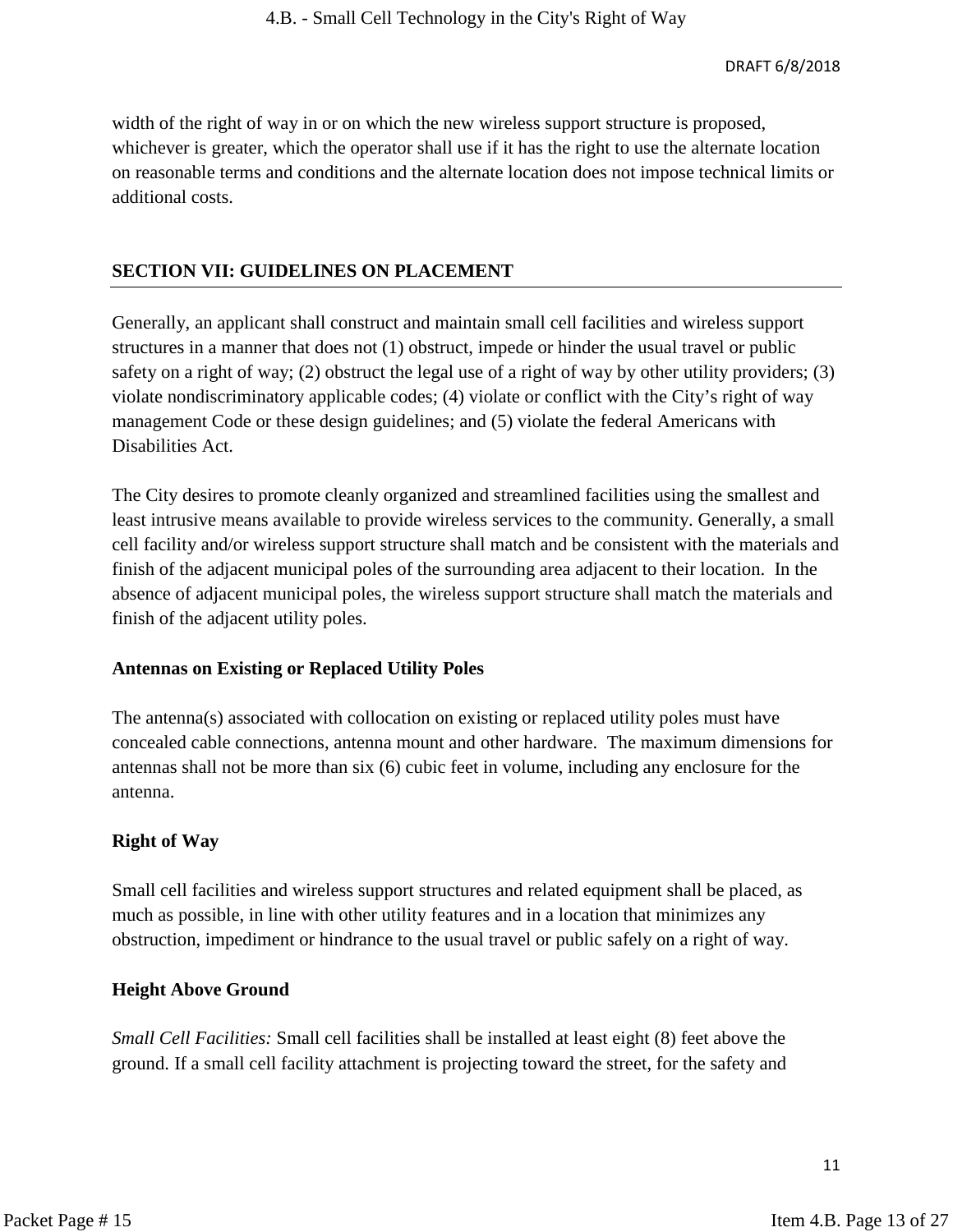protection of the public and vehicular traffic, the City may require the attachment to be installed no less than sixteen (16) feet above the ground.

*New wireless support structures:* In areas where there are no wireless support structures or utility poles taller than thirty (30) feet in height above ground level and the maximum allowable height for building construction in the underlying zoning district is thirty five (35) feet in height above ground level or less, the overall height of a new wireless support structure and any collocated antennas shall not be more than thirty five (35) feet in height above ground level.

In all other areas, the overall height of a new wireless support structure and any collocated antennas shall not be more than forty (40) feet in height above ground level.

*Existing wireless support structures:* For an existing wireless support structure, the antenna and any associated shroud or concealment material are permitted to be collocated at the top of the existing wireless support structure and shall not increase the height of the existing wireless support structure by more than five (5) feet.

# **Protrusion**

No protrusions from the outer circumference of the existing structure or pole shall be more than two (2) feet. The pole and all attachments to the pole that are projecting, or any equipment or appurtenance mounted on the ground, shall comply with Americans with Disabilities Act and shall not obstruct an existing or planned sidewalk or walkway. The City, at its option, may waive the requirement to limit the protrusion to no more than two (2) feet.

# **Location of Equipment - General**

Small cell facilities and related equipment shall not impede pedestrian or vehicular traffic in the right of way. If any small cell facility or wireless support structure is installed in a location that is not in accordance with the plans approved by the City, impedes pedestrian or vehicular traffic and/or or does not comply or otherwise renders the right of way non-compliant with applicable laws, including the Americans with Disabilities Act, then the operator shall promptly remove the small cell facilities and/or wireless support structure. If the operator does not complete removal in a reasonable timeframe, the City will remove it and bill the operator for the cost of the removal.

The applicant is required to incorporate ambient noise suppression measures and/or required to place the equipment in locations less likely to impact adjacent residences or businesses to ensure compliance with all applicable noise regulations.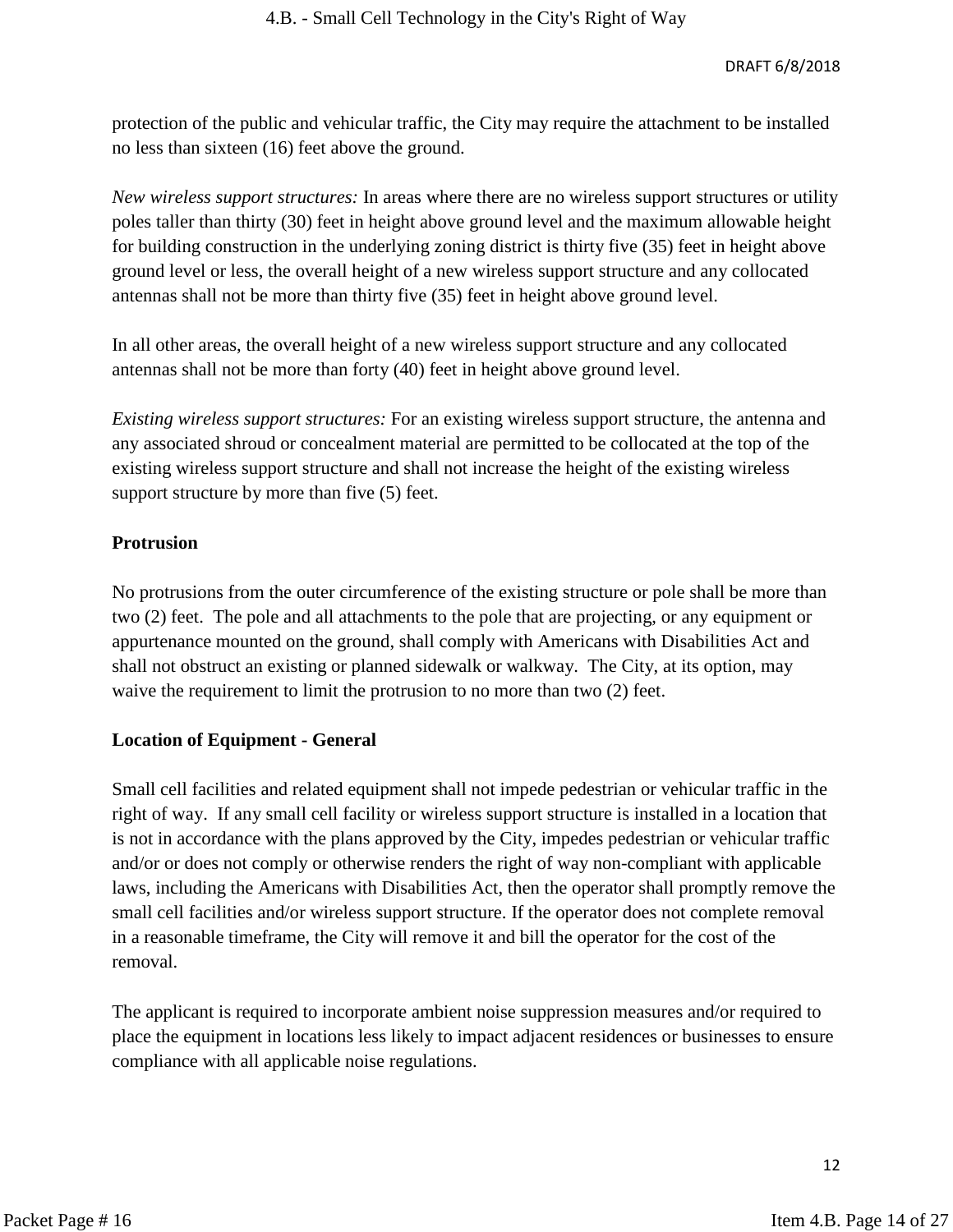*Utility Lines:* Service lines must be undergrounded whenever feasible to avoid additional overhead lines. For metal poles, undergrounded cables and wires must transition directly into the pole base without any external junction box.

*Spools and Coils:* To reduce clutter and deter vandalism, excess fiber optic or coaxial cables for small cell facilities shall not be spooled, coiled or otherwise stored on the pole except within the approved enclosure such as a cage or cabinet.

*Above-Ground Conduit:* On wood poles, all above-ground wires, cables and connections shall be encased in the smallest section or smallest diameter PVC channel, conduit, u-guard, or shroud feasible, with a maximum dimension of 4" diameter. Such conduit shall be finished in zinc, aluminum or stainless steel, or colored to match those metal finishes.

# **Location of Ground Mounted Equipment**

Ground equipment should be minimal and the least intrusive. It should be placed to minimize any obstruction, impediment, or hindrance to the usual travel or public safety on a right of way, maximize the line of sight required to add to safe travel of vehicular and pedestrian traffic and maximize that line of sight at street corners and intersections and minimize hazards at those locations. The City may deny a request that negatively impacts vehicular and/or pedestrian safety.

The equipment shroud or cabinet must contain all the equipment associated with the facility other than the antenna. All cables and conduits associated with the equipment must be concealed from view, routed directly through the metal pole (with the exception of wood power poles) and undergrounded between the pole and the ground-mounted cabinet.

# **Location of Pole Mounted Equipment**

All pole-mounted equipment must be installed as flush to the pole as possible. Equipment attached to metal poles must be installed using stainless steel banding straps. Equipment attached to wood poles may be bolted to the pole or installed using stainless steel banding straps. When the straps are attached to a metal pole, they must match the color of the pole. Throughbolting or use of lag bolts is prohibited. All pole mounted equipment shall be located as close together as possible and if possible, on the same side of the pole.

When pole-mounted equipment is either permitted or required, all equipment other than the antenna(s), electric meter and disconnect switch must be concealed within an equipment cage. Equipment cabinet may not extend more than 24 inches from the face of the pole. The equipment cabinet must be non-reflective, colored to match the existing pole if attached to a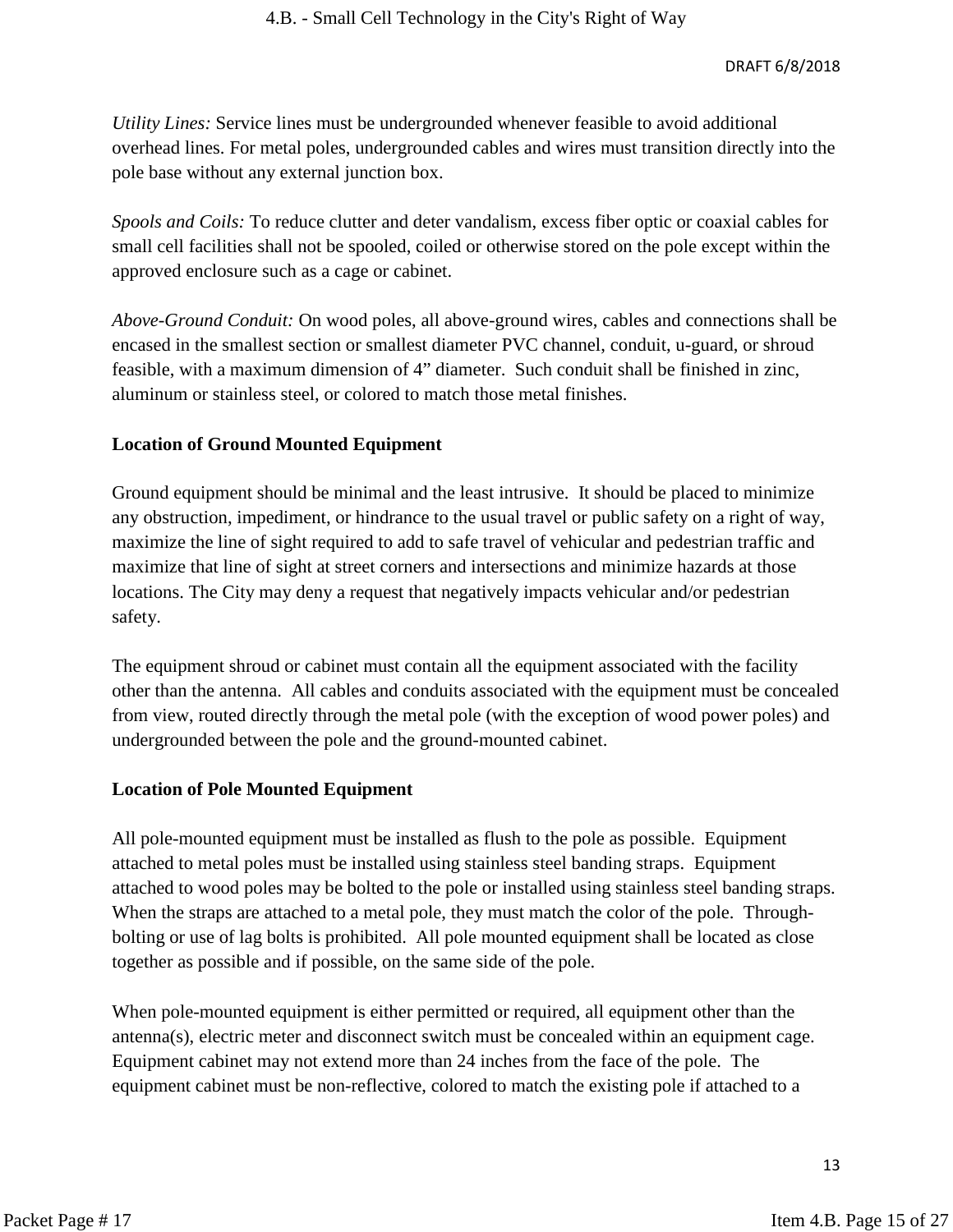metal pole, and in the color of brushed aluminum if attached to a wood pole. Equipment cabinets should be mounted as flush to the pole as possible. Any standoff mount for the equipment cabinet may not exceed four (4) inches.

*Electric Meter:* The City strongly encourages site operators to use flat-rate electric service when it would eliminate the need for a meter. When a meter is necessary, site operators shall use the smallest and least intrusive electric meter available. Whenever permitted by the electric service provider, the electric meter base should be painted to match the pole.

*Telephone/Fiber Optic Utilities:* Cabinets for telephone and/or fiber optic utilities may not extend more than 24 inches from the face of the pole, and must be painted, wrapped or otherwise colored to match the pole. Microwave or other wireless backhaul is discouraged when it would involve a separate and unconcealed antenna.

#### **Undergrounded Equipment Vaults**

Equipment in an environmentally controlled underground vault may be required in some areas.

#### **New Wireless Support Structures**

*Spacing:* The City strongly discourages more than one (1) new wireless support structure per block and will not approve more than one per 250 feet on each side of the street to minimize the hazard of poles adjacent to roadways and minimize visual clutter and distractions to vehicular traffic. An exemption may be granted if the applicant can demonstrate that this restriction has the effect of preventing wireless service to this location. Wireless support structures shall be spaced apart from utility poles or wireless support structures supporting small cell facilities at the same spacing between utility poles in the immediate proximity.

If multiple requests are received to install two or more poles that would violate the spacing requirement or to collocate two or more small cell facilities on the same wireless support structure, priority will be given to the first request received that meets these guidelines.

*Alignment with Other Poles:* The centerline of any new wireless support structure must be aligned, as much as possible, with the centerlines of existing poles on the same street segment, but only if the new structure's height does not conflict with overhead power utility lines and facilities.

*General Restrictions on New Wood Poles:* In all locations, the City reserves the right to require a metal pole rather than a wood pole based on the build and/or natural environmental character of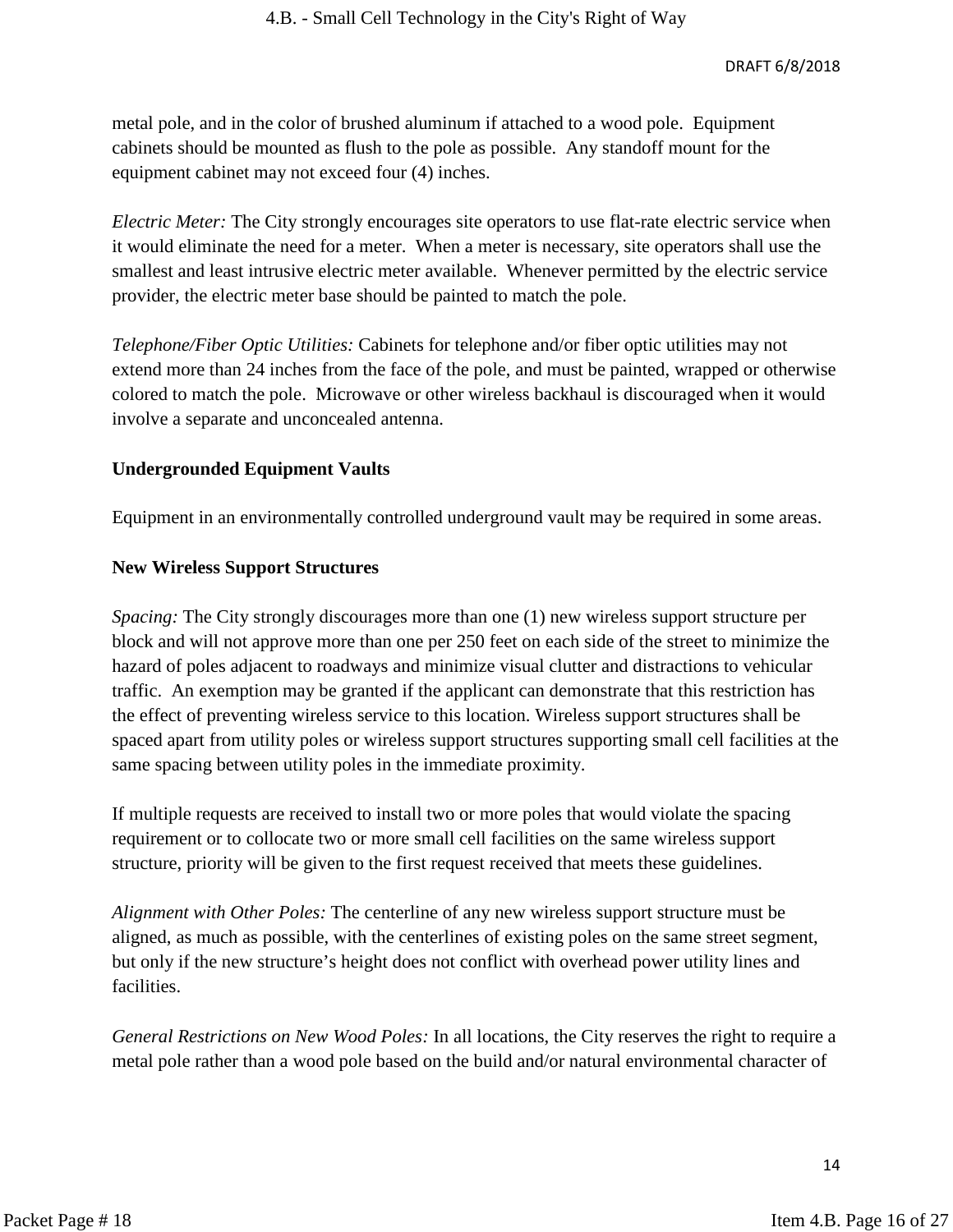#### DRAFT 6/8/2018

the proposed site location. The City will not approve any new wood poles in the Architectural Review District.

*Wood Pole Footings and Foundations:* All new wood poles must be direct buried to a depth determined, stamped, sealed and signed by a professional engineer licensed and registered by the State of Ohio, and subject to the City's review and approval.

*Metal Pole Footings and Foundations:* All new metal poles must be supported with a reinforced concrete pier. The design including the pier, footings and anchor bolts shall be stamped, sealed and signed by a professional engineer licensed and registered by the State of Ohio, and subject to the City's review and approval. All anchor bolts must be concealed from public view with an appropriate pole boot or cover subject to the City's prior approval.

*Metal Pole Material:* All metal poles must be constructed from hot-dip galvanized steel or other corrosion-resistant materials approved by the City and finished in accordance with these guidelines to avoid rust stains on adjacent sidewalks, buildings or other improvements.

*Metal Pole Finish:* Metal poles must be painted black. The applicant may select a paint or powder coat system in compliance with ATSM standards.

*Lighting, Planters, Flags, Banners:* The City may require the applicant to install functional streetlights and/or brackets to hold hanging flower planters, flags and/or banners when technically feasible and the City determines that such additions will enhance the overall appearance and usefulness of the proposed facility. The City may install hanging flower planters, flags and/or banners utilizing the brackets.

# **City-Owned Wireless Support Structures**

*Required Load Analysis:* Installations on all City-owned poles shall have an industry standard pole load analysis completed, sealed and signed by a Professional Engineer licensed and registered by the State of Ohio and submitted to the City with each permit application indicating that the City-owned pole to which the small cell facility will to be attached will safely support the load.

*Height of Attachments:* All attachments on all Service Poles shall be at least eight (8) feet above grade and if a small cell facility is projecting toward the street, for the safety and protection of the public and vehicular traffic, the City may require the attachment to be installed no less than sixteen (16) feet above the ground.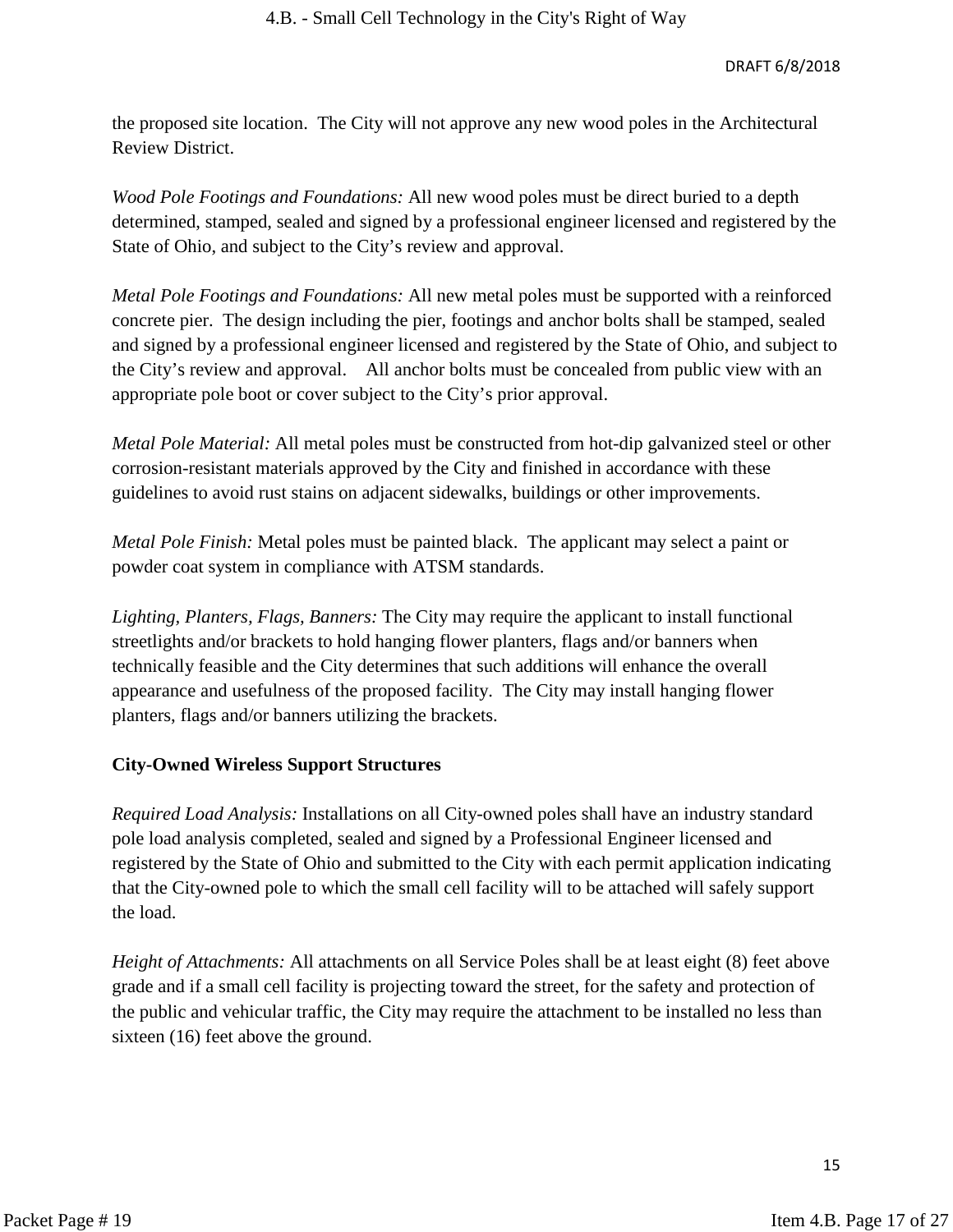*Power Source:* A small cell facility on a city-owned wireless support structure may not use the same power source that provides power for the original purpose of the wireless support structure.

*Installations on Traffic Signals and Street Lights:* Installations on all traffic signal structures or street lights must not interfere with the integrity of the facility in any way that may compromise the safety of the public. The installation must not interfere with other existing uses on the pole such as traffic signals, street lights, hanging flower planters, flags, and/or banners. Installation of small cell facilities on any traffic signal structure or street light shall (a) be encased in a separate conduit than the traffic light electronics; (b) have a separate electric power connection than the traffic signal/street light structure; and (c) have a separate access point than the traffic signal/street light structure.

*Installations on Sign Poles (15 feet or taller):* Installations on sign poles may only occur if the sign pole is fifteen (15) feet or taller.

*Reservation of space for future public safety or transportation uses:* An application for space on a City owned or operated wireless support structure that conflicts with space reserved for future public safety or transportation uses documented in an approved plan in place at the time of the application will be denied unless the operator pays for the replacement of the pole or wireless support structure and the replaced pole or wireless support structure will accommodate the future use and the small cell facility.

# **SECTION VIII: UNDERGROUNDING REQUIREMENTS**

The City may deny requests to install structures and facilities in the right of way in an area where the City has required all structures and facilities except those owned by the City to be placed underground or elsewhere in the right of way or a utility easement. These areas are easily identifiable as those locations where electric has been placed underground; however, if an applicant is uncertain as to whether such facilities have been placed underground in the area, the applicant should contact the City for clarification before apply for or installing any wireless support structures and/or small cell facilities in the area. The applicant may request a waiver if the operator is unable to achieve its service objective using a location in the right of way where the prohibition does not apply, in a utility easement the operator has the right to access, or in or on other suitable locations or structures made available by the City at reasonable rates, fees and terms.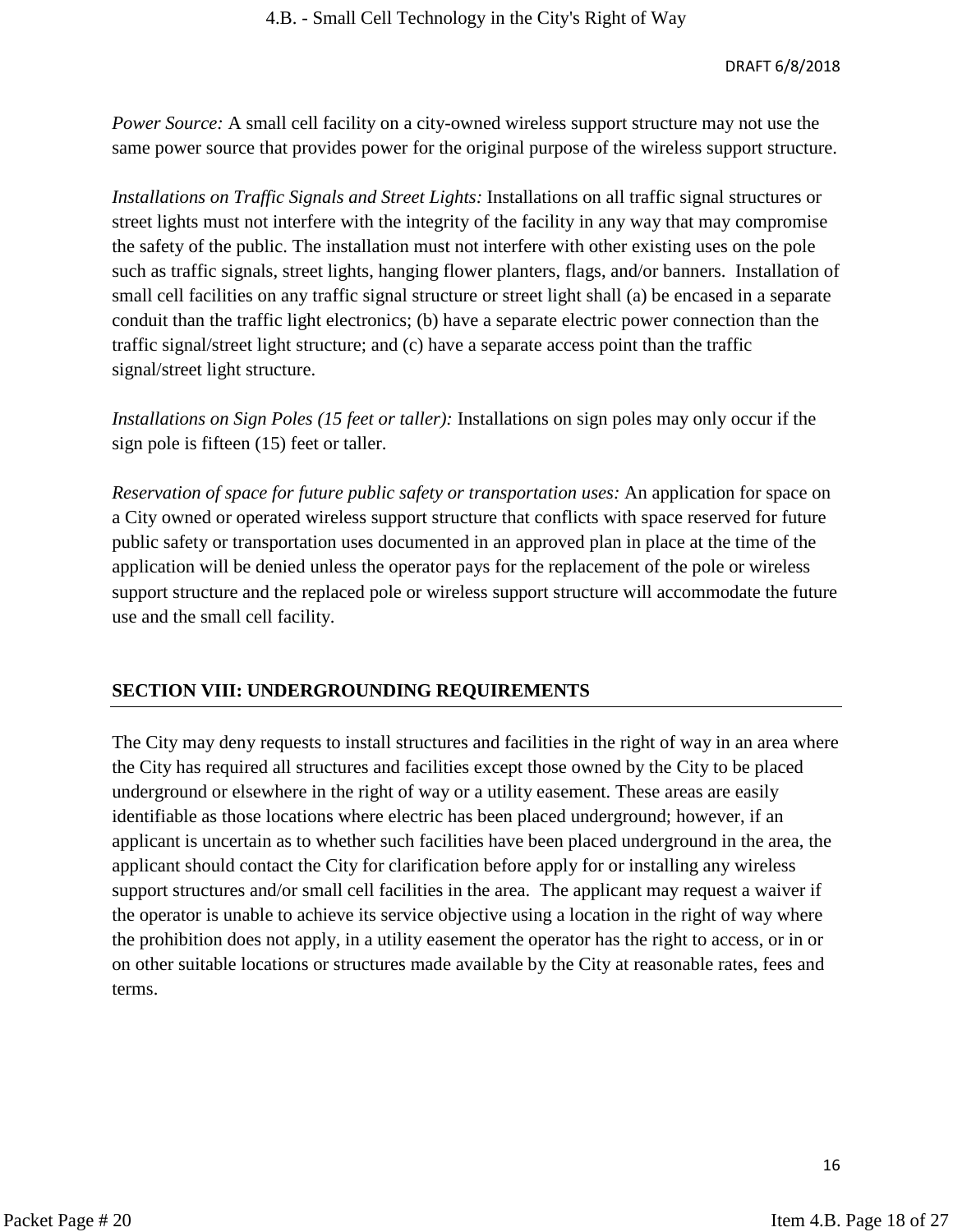# **SECTION IX: GENERAL AESTHETIC REQUIREMENTS**

#### **Concealment**

*New Wireless Support Structures:* It is the City's preference that all new wireless support structures be camouflaged, except for those located in an area that is predominantly industrial. The applicant shall submit their proposal for camouflage with the permit application.

*Small Cell Facilities:* Small cell facilities shall be concealed or enclosed as much as possible in an equipment box, cabinet, or other unit that may include ventilation openings. Unless approved by the City in writing, there shall be no external cables and wires hanging off a pole. The approved ones shall be sheathed or enclosed in a conduit, so that wires are protected and not visible or visually minimized to the extent possible.

*Equipment Enclosures:* Equipment enclosures, including electric meters, shall be as small as possible. Ground-mounted equipment shall incorporate concealment elements into the proposed design. Concealment may include, but shall not be limited to, landscaping, strategic placement in less obtrusive locations and placement within existing or replacement street furniture.

*Landscaping:* Landscape screening should be provided and maintained around exterior equipment enclosures. The planting quantity and size should be such that 100% screening is achieved within two years of installation. Tree "topping" or the improper pruning of trees is prohibited. Any proposed pruning or removal of trees, shrubs or other landscaping already existing in the right of way must be noted in the application and must be approved by the City.

When underground vaults are proposed, they shall be located to minimize disruption to the placement of street trees. Adequate planting depth shall be provided between the top of the vault and the finished grade to allow plants to grow in a healthy condition.

#### **Allowed Colors**

All colors shall match the background of any wireless support structure that the facilities are located upon. In the case of existing wood poles, finishes of conduit shall be zinc, aluminum or stainless steel, or colored to match those metal finishes and equipment cabinets shall be the color of brushed aluminum. Ground mounted equipment cabinets shall be the color of brushed aluminum.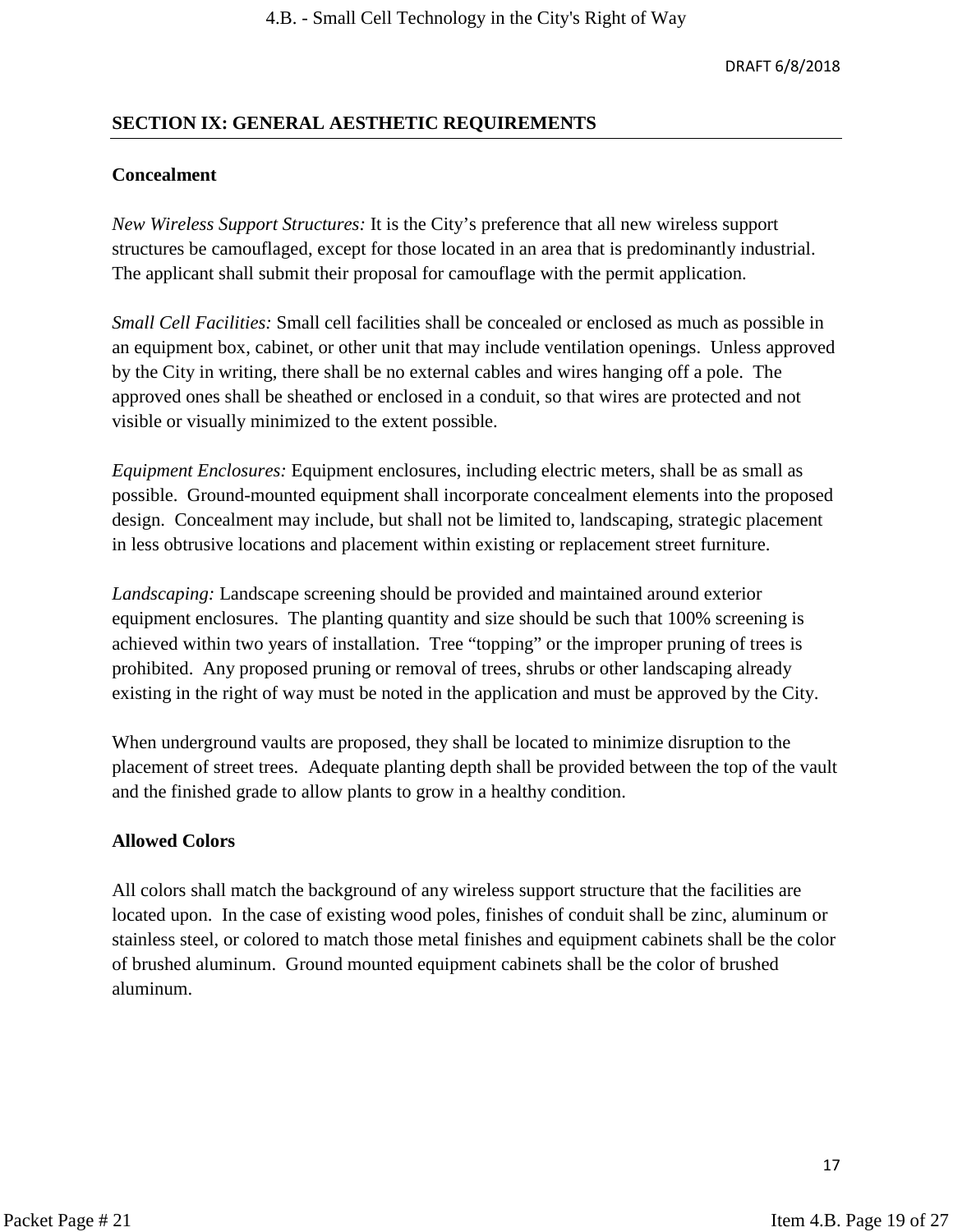#### **Signage/Lights/Logos/Decals/Cooling Fans**

*Signage:* Operator shall post its name, location identifying information, and emergency telephone number in an area on the cabinet of the small cell facility that is visible to the public. Signage required under this section shall not exceed 4" x 6", unless otherwise required by law (e.g. RF ground notification signs) or the City. If no cabinet exists, the signage shall be placed at the base of the pole.

*Lights:* New small cell facilities and wireless support structures shall not be illuminated, except in accord with state or federal regulations, or unless illumination is integral to the camouflaging strategy such as design intended to look like a street light pole.

*Logos/Decals:* Remove or paint over unnecessary equipment manufacturer decals. New small cell facilities and wireless support structures shall not include advertisements and may only display information required by a federal, state or local agency. Utilize the smallest and lowest visibility radio-frequency (RF) warning sticker required by government or electric utility regulations. Place the RF sticker as close to the antenna as possible.

*Cooling Fans:* In residential areas, use a passive cooling system. In the event that a fan is needed, use a cooling fan with a low noise profile.

# **SECTION X: AESTHETIC REQUIREMENTS**

# **Old Worthington (Historic District)**

As noted in Section IV, the City's preference for wireless support structures is existing utility poles. The next preference is for non-ornamental municipal service poles. This does not apply in Old Worthington where municipal poles are ornamental.

When collocating on the City's ornamental black traffic signal mast arms, the preferred collocation spot is on the traffic signal pole without attached street signs, with the antenna placed at the top of the vertical pole immediately below the finial. Each proposed collocation will be subject to a site-specific review.

The City strongly discourages the use of the City's ornamental green streetlights in Old Worthington as wireless support structures. They should be used only when no other options exist, including the ability to install a new wireless support structure. If used, the height may not be increased more than five feet, the light fixture must be located at the top of the pole, and the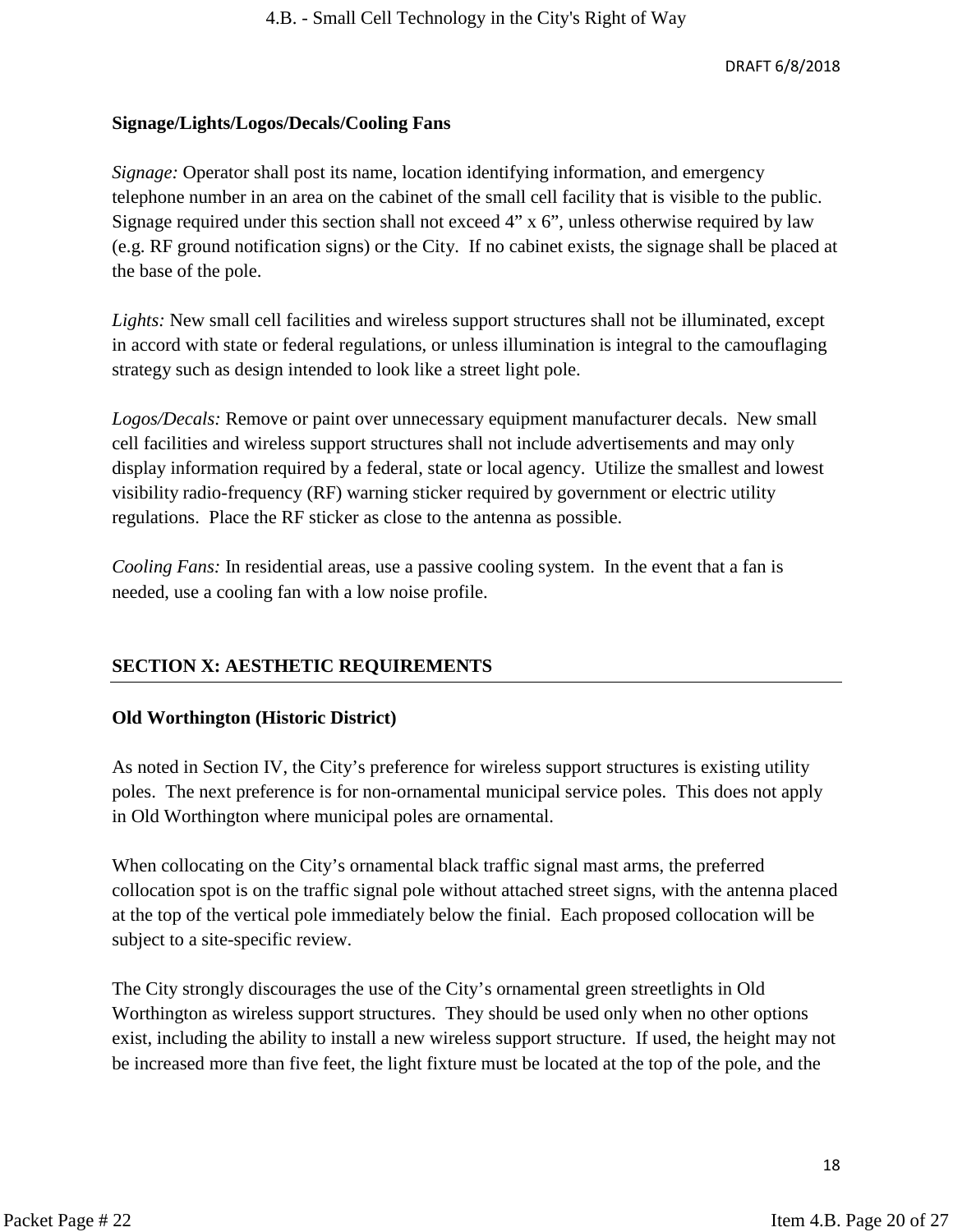small cell facility must not interfere with the attachment of flags, hanging planters and/or banners.

If existing utility poles are not available for collocation, operators may propose a new wireless support structure. New wireless support structures that will be more than twenty (20) feet in height shall match the design of the City's ornamental black traffic signal mast arms. New wireless support structures that will be twenty (20) feet or less in height shall match the City's ornamental green streetlights in Old Worthington.

Given the congestion of the right of way along High Street between Village Green Drive South and South Street and the lack of above ground facilities, small cell facilities should not be located along High Street in this area. Operators should look to the rear of properties. In order to meet the service needs of operators, the City will consider requests to locate small cell facilities on other municipal property in this area, such as municipal parking lots, to limit additional congestion in the High Street right of way.

# **New Wireless Support Structures Outside of Old Worthington**

*High Street, Granville Road, Wilson Bridge Road & Old West Wilson Bridge Road:* Along High Street (outside of Old Worthington), Granville Road/SR-161 (outside of Old Worthington), Wilson Bridge Road and Old West Wilson Bridge Road, any new wireless support structures shall match the City's ornamental black turn signal pole located at the northeast corner of the intersection at High Street and Wilson Bridge Road.

*Olentangy River Road, Linworth Road, Huntley Road, Proprietors Road, & Schrock Road:* Along Olentangy River Road, Linworth Road, Huntley Road, Proprietors Road and Schrock Road, new wireless support structures may be wood or metal poles.

*Residential Areas:* In residential areas, new wireless support structures should be located to avoid obstructing the view of building facades by placing the wireless support structure at a corner, intersection or along a lot line. New wireless support structures should be located in the yard location where other overhead utilities are located unless it is not technically feasible to do so. Applicants shall clearly explain the rationale for requests that deviate from this expectation.

*Village Green:* The City's Charter notes that "the Village Green is, to this community, of great historical value and interest essential to and defining of its heritage and character". Given the importance of the Village Green, small cell facilities and/or new wireless support structures should not be located on the Village Green. In order to meet the service needs of operators, the City will consider requests to locate small cell facilities on other municipal property in this area, such as municipal parking lots.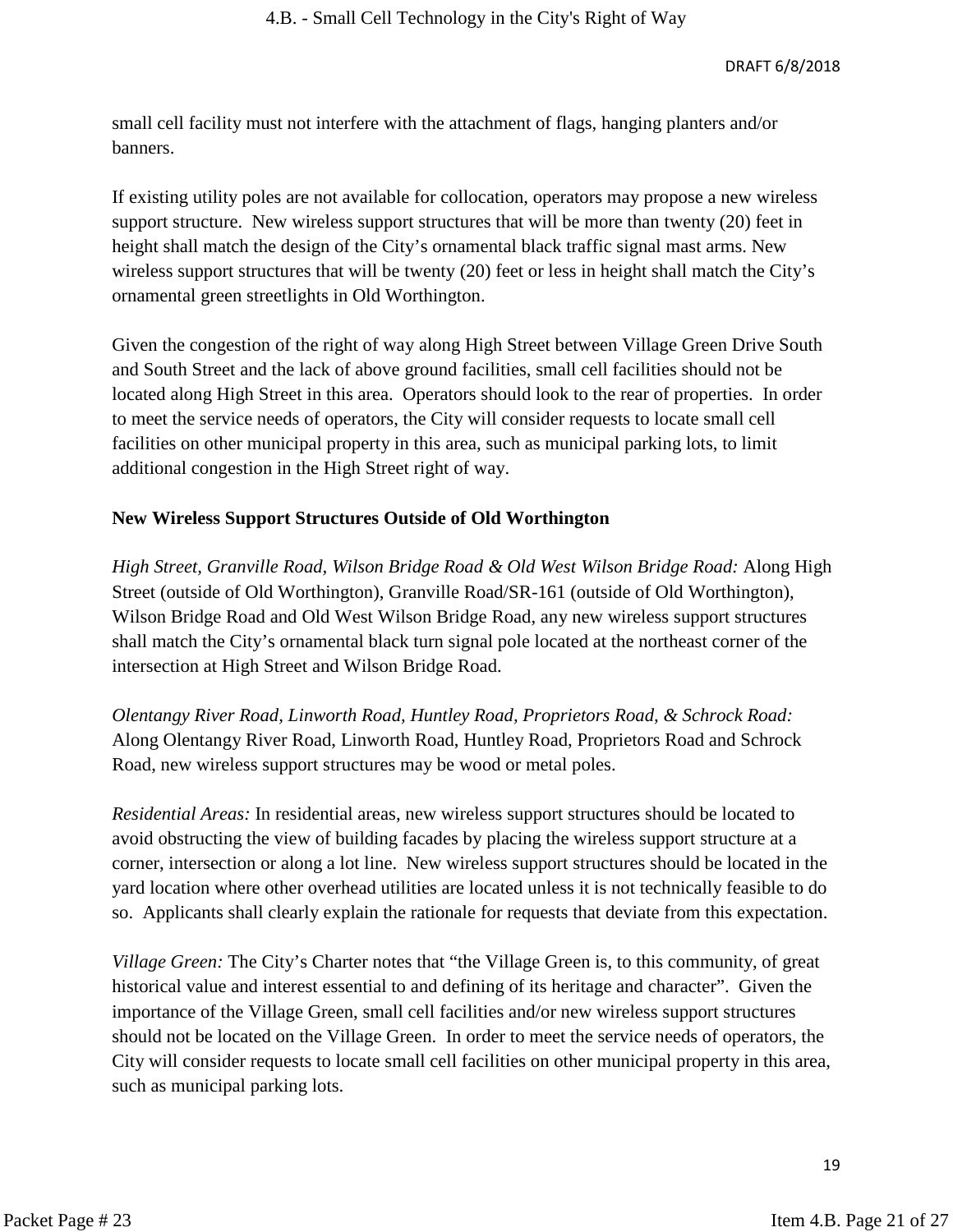# **SECTION XI: INSTALLATION AND INSPECTION**

*Completion within 180 days:* The collocation or new wireless support structure for which a permit is granted shall be completed within 180 days after issuance of the permit unless the City and the applicant agree to extend this period. The City will agree to an extension if the delay is caused by (a) make-ready work for a City-owned wireless support structure, or (b) the lack of commercial power or backhaul availability at the site, provided that the operator has made a timely request within sixty (60) days after the issuance of the permit for commercial power or backhaul services. The additional time to complete installation may not exceed 360 days after the issuance of the permit.

*Procedure for request for extension of time:* In situations when completion will not occur within 180 days after issuance of the permit, the applicant may request an extension of time for the reasons noted above. Such extension request must be completed utilizing the City's extension of time form, which will include the length of time being requested and the reason for the delay. The extension must be filed with the Department of Service & Engineering.

# **Requirement for work permit**

Prior to commencing work in the right of way, the applicant must obtain a Right of Way Work Permit from the Director of Service & Engineering as required in the City's Codified Ordinances Chapter 949, Section 949.06 (c). In most instances, this work permit will be able to be issued in conjunction with and utilizing the materials included for an application for permits issued under these guidelines.

# **Existing infrastructure restoration requirements**

As required by the City's Codified Ordinances Chapter 949, Section 949.06 (c), the permittee and/or its subcontractors shall leave the streets, alleys and other public places where work is done in as good condition or repair as they were before such work was commenced and to the reasonable satisfaction of the City.

# **SECTION XII: INTERFERENCE WITH OPERATIONS**

# **No Liability**

The City shall not be liable to the operator by reason of inconvenience, annoyance or injury to the small cell facilities, wireless support structures, and related ground or pole-mounted equipment or activities conducted by the operator therefrom, arising from the necessity of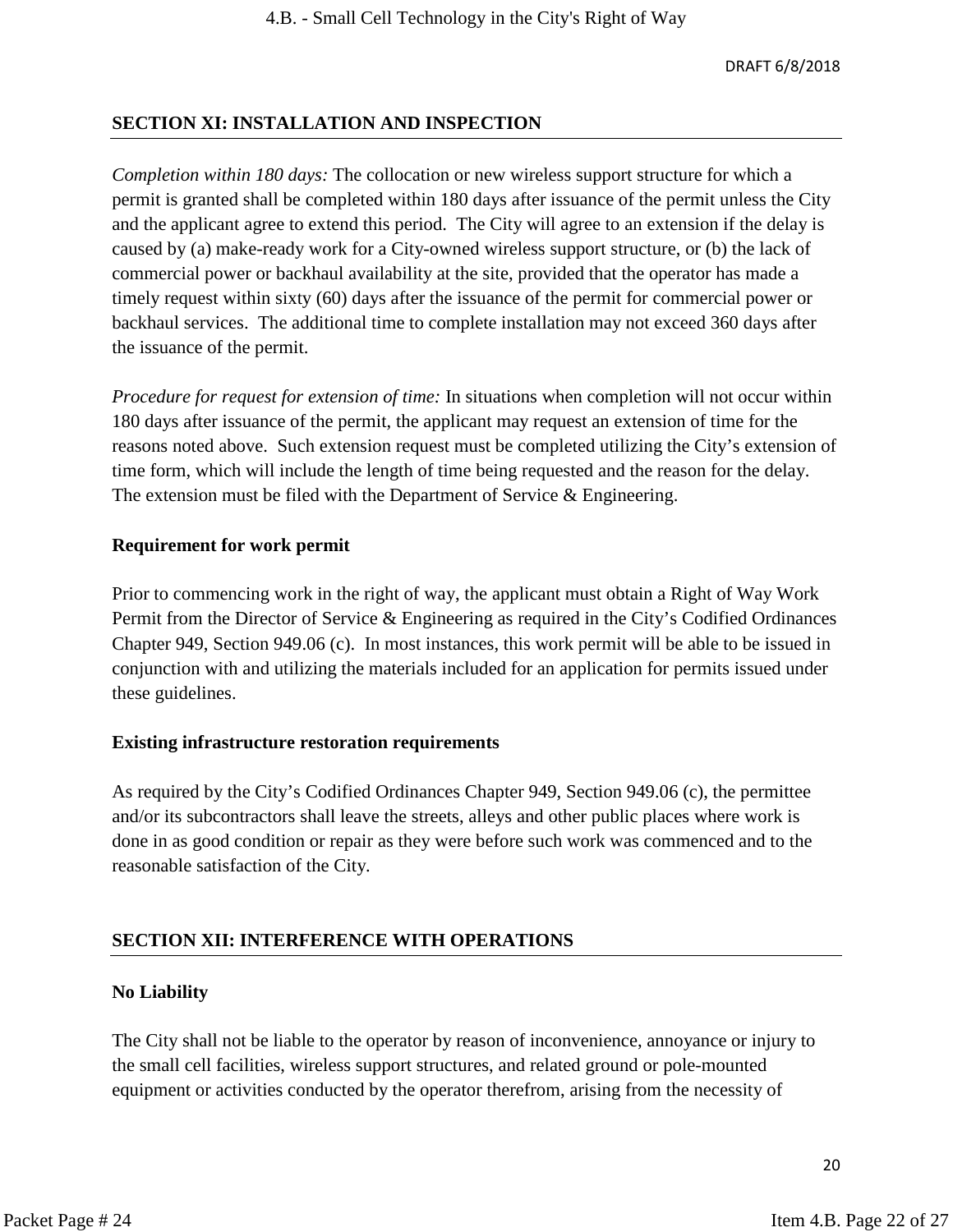repairing any portion of the right of way, or from the making of any necessary alteration or improvements, in or to, any portion of the right of way, or in, or to, City's fixtures, appurtenances or equipment.

#### **Signal Interference with City's Communications Infrastructure Prohibited**

In the event that an operator's small cell facility interferes with the public safety radio system, or the City's or State's traffic signal system, then the operator shall, at its cost, immediately cooperate with the City to either rule out operator as the interference source or eliminate the interference. Cooperation with the City may include, but shall not be limited to, temporarily switching the transmission equipment on and off for testing.

# **SECTION XIII: REQUIREMENTS FOR REMOVAL, REPLACEMENT, MAINTENANCE AND REPAIR**

# **Replacement of Municipal-Owned Wireless Support Structure**

*When necessary to accommodate small cell facility:* The City may require, in response to an application to collocate a small cell facility on a City-owned wireless support structure, the replacement or modification of the wireless support structure at the operator's cost if the City determines that replacement or modification is necessary for compliance with construction and safety standards. Such replacement or modification shall conform with these design guidelines. The City may retain ownership of the replacement or modified wireless support structure.

*Accommodation of reservation of space for future public safety or transportation uses:* If the City has reserved space for future public safety or transportation uses on the City-owned wireless support structure, the replacement or modification must accommodate the future use.

# **Removal or Relocation Required for City Project**

Operator shall remove and relocate the permitted small cell facility and/or wireless support structure at the operator's sole expense to accommodate construction of a public improvement project by the City.

If operator fails to remove or relocate the small cell facility and/or wireless support structure or portion thereof as requested by the City within 120 days of the City's notice, then the City shall be entitled to remove the small cell facility and/or wireless support structure, or portion thereof at operator's sole cost and expense, without further notice to operator.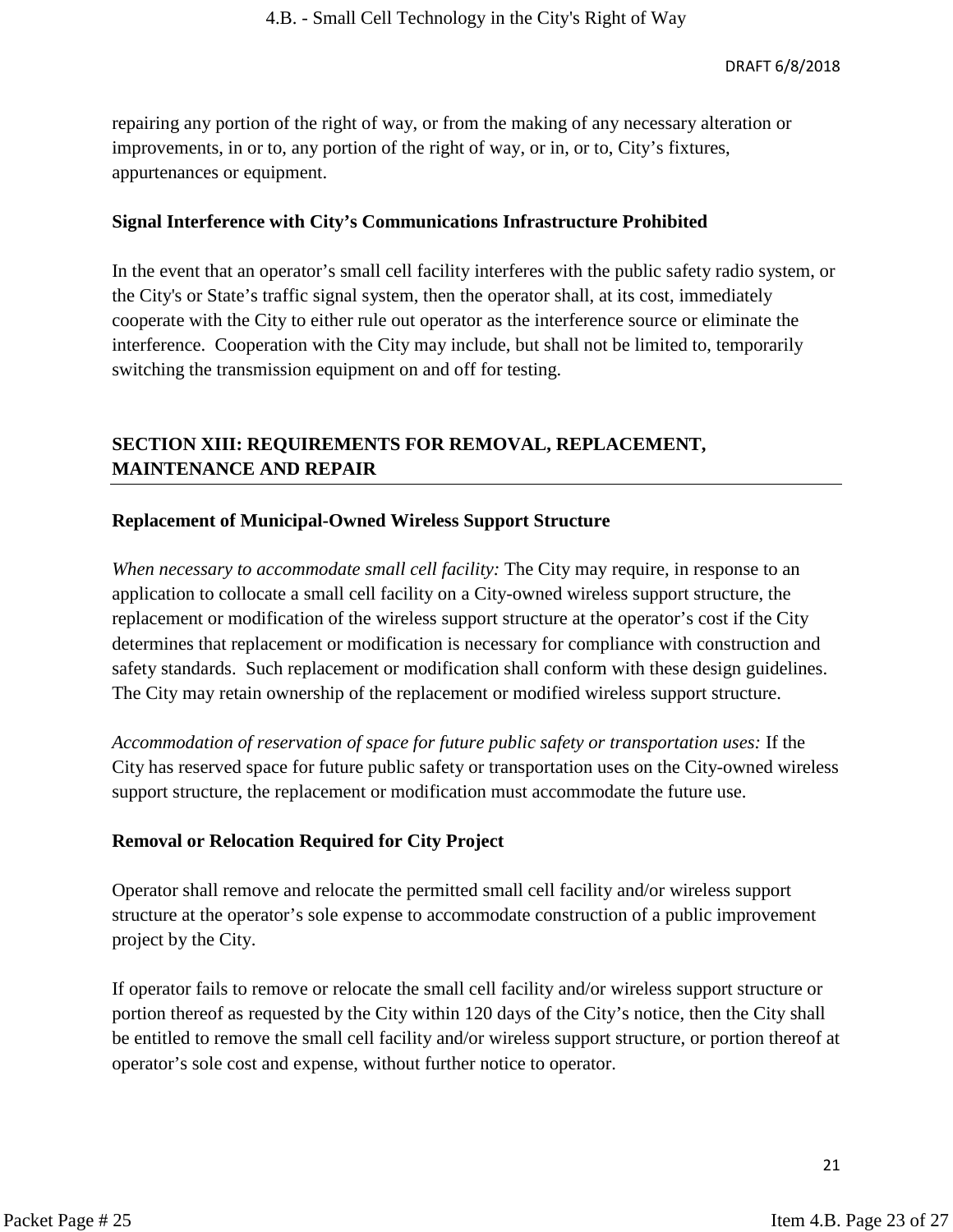Operator shall, within 30 days following issuance of invoice for the same, reimburse the City for its reasonable expenses incurred in the removal (including, without limitation, overhead and storage expenses) of the small cell facilities and/or wireless support structure, or portion thereof.

# **Removal Required by City for Safety and Imminent Danger Reasons**

Operator shall, at its sole cost and expense, promptly disconnect, remove, or relocate the applicable small cell facility and/or wireless support structure within the time frame and in the manner required by the City if the City reasonably determines that the disconnection, removal, or relocation of any part of a small cell facility and/or wireless support structure (a) is necessary to protect the public health, safety, welfare, or City property, or (b) operator fails to obtain all applicable licenses, permits, and certifications required by law for its small cell facility and/or wireless support structure.

If the City Manager reasonably determines that there is imminent danger to the public, then the City may immediately disconnect, remove, or relocate the applicable small cell facility and/or wireless support structure at the operator's sole cost and expense.

# **Removal/Abandonment of Facilities**

Operator shall remove small cell facilities and/or wireless support structures when such facilities are abandoned regardless of whether or not it receives notice from the City. Unless the City sends notice that removal must be completed immediately to ensure public health, safety, and welfare, the removal must be completed within the earlier of 60 days of the small cell facility and/or wireless support structure being abandoned, or within 60 days of receipt of written notice from the City. When operator abandons permanent structures in the right of way, the operator shall notify the City in writing of such abandonment and shall file with the City the location and description of each small cell facility and/or wireless support structure abandoned. Prior to removal, operator must make application to the City and receive approval for such removal. Operator must obtain a right of way work permit for the removal. The City may require the operator to complete additional remedial measures necessary for public safety and the integrity of the right of way.

The City may, at its option, allow a wireless support structure to remain in the right of way and coordinate with the owner to transfer ownership of such wireless support structure to the City, instead of requiring the owner and/or Operator to remove such wireless support structure.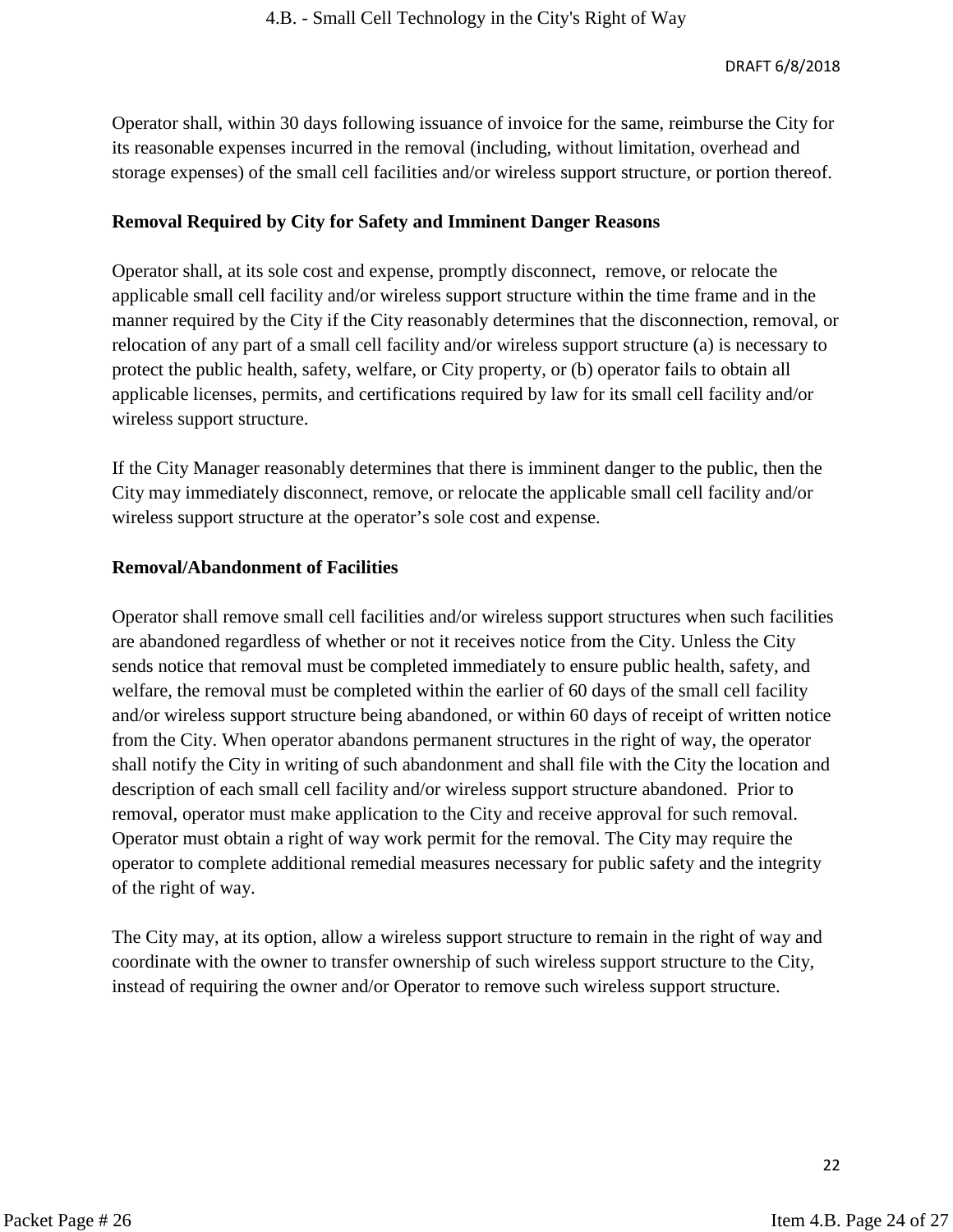#### **Restoration**

Operator shall repair any damage to the right of way, any facilities located within the right of way, and/or the property of any third party resulting from operator's removal or relocation activities (or any other of operator's activities hereunder) within ten (10) calendar days following the date of such removal or relocation, at operator's sole cost and expense. Restoration of the right of way and such property must be to substantially the same condition as it was immediately before the date operator was granted a permit for the applicable location, or did the work at such location (even if operator did not first obtain a permit). This includes restoration or replacement of any damaged trees, shrubs, or other vegetation. Such repair, restoration and replacement shall be subject to the sole, reasonable approval of the City.

# **SECTION XIV: GENERAL PROVISIONS**

#### **As-Built Maps and Records**

Operator shall maintain accurate maps and other appropriate records, including an inventory, of its small cell facilities and wireless support structures as they are actually constructed in the right of way or any other City-owned property. The inventory shall include GIS coordinates, date of installation, type of wireless support structure used for installation, wireless support structure owner and description/type of installation for each small cell facility and wireless support structure.

Upon City's written request, operator shall provide a cumulative inventory within thirty (30) days of City's request. Concerning small cell facilities and wireless support structures that become inactive, the inventory shall include the same information as active installations in addition to the date the small cell facility and/or wireless support structure was deactivated and the date the small cell facility and/or wireless support structure was removed from the right of way. The City may compare the inventory to its records to identify any discrepancies.

#### **Generally Applicable Health and Safety Regulations**

All small cell facilities and wireless support structures shall be designed, constructed, operated and maintained in compliance with all generally applicable health and safety regulations, including without limitation all applicable federal, state and local regulations for human exposure to RF emissions.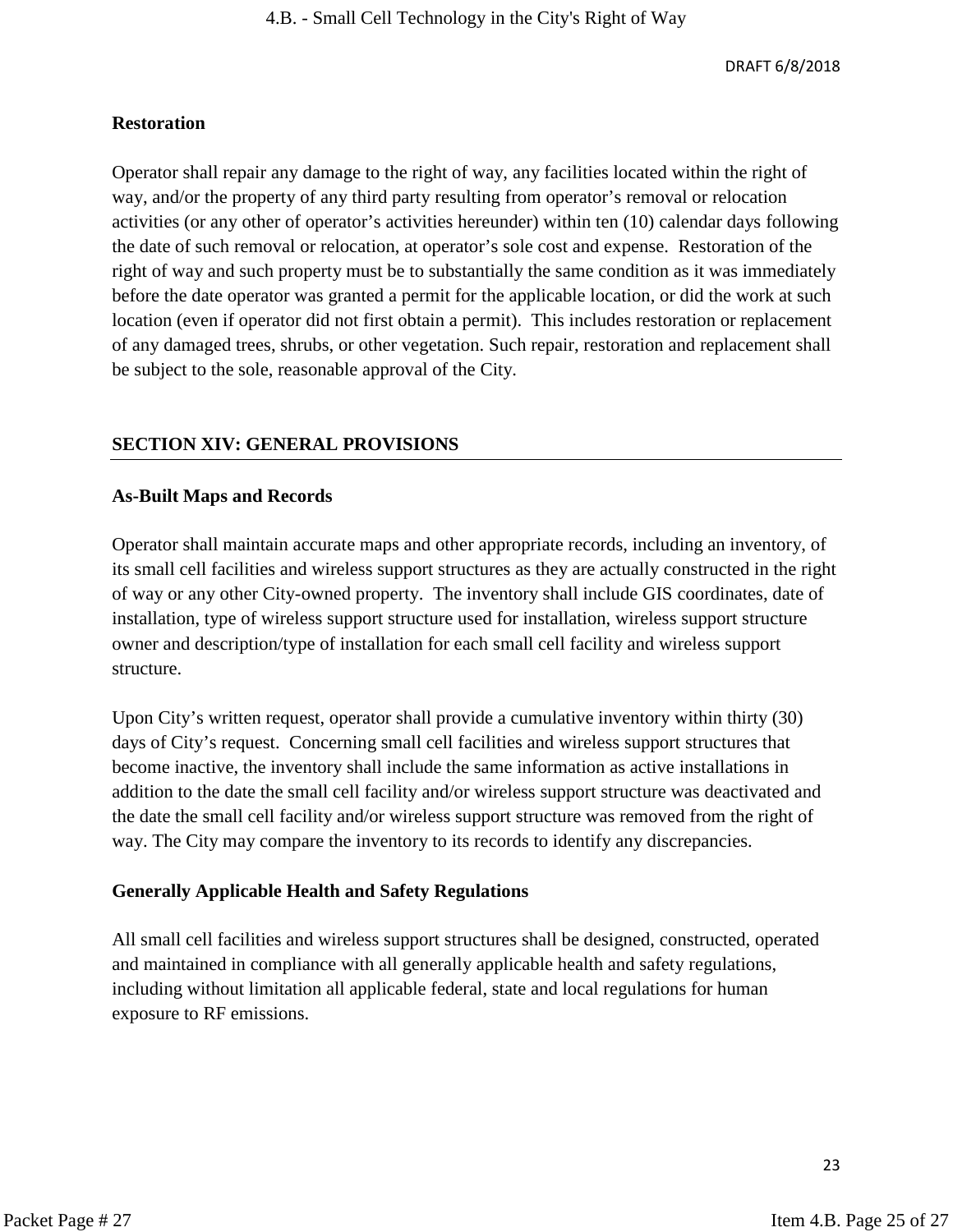#### **Tree Maintenance**

Operator, its contractors, and agents shall obtain written permission from the City before trimming trees in the right of way hanging over its small cell facility and/or wireless support structure to prevent branches of such trees from contacting attached small cell facility. When trimming such trees on private property, the Operator, its contractors, and agents shall notify the City and obtain written permission from the property owner. When directed by the City, operator shall trim under the supervision and direction of the City. The City shall not be liable for any damages, injuries, or claims arising from operator's actions under this section.

#### **Graffiti Abatement**

As soon as practical, but not later than fourteen (14) calendar days from the date operator receives notice thereof, operator shall remove all graffiti on any of its small cell facilities and/or wireless support structures located in the right of way.

#### **Minor Technical Exceptions**

The City recognizes that in some circumstances strict compliance with these guidelines may result in undesirable aesthetic outcomes and that minor deviations should be granted when the need for such deviation arises from circumstances outside the applicant's control.

# **Waivers if requirements have the effect of prohibiting the provision of wireless service to a location**

In the event that any applicant asserts that strict compliance with any provision in these guidelines, as applied to a specific proposed small cell facility, would effectively prohibit the provision of personal wireless services, the City may grant a limited, one-time exemption from strict compliance.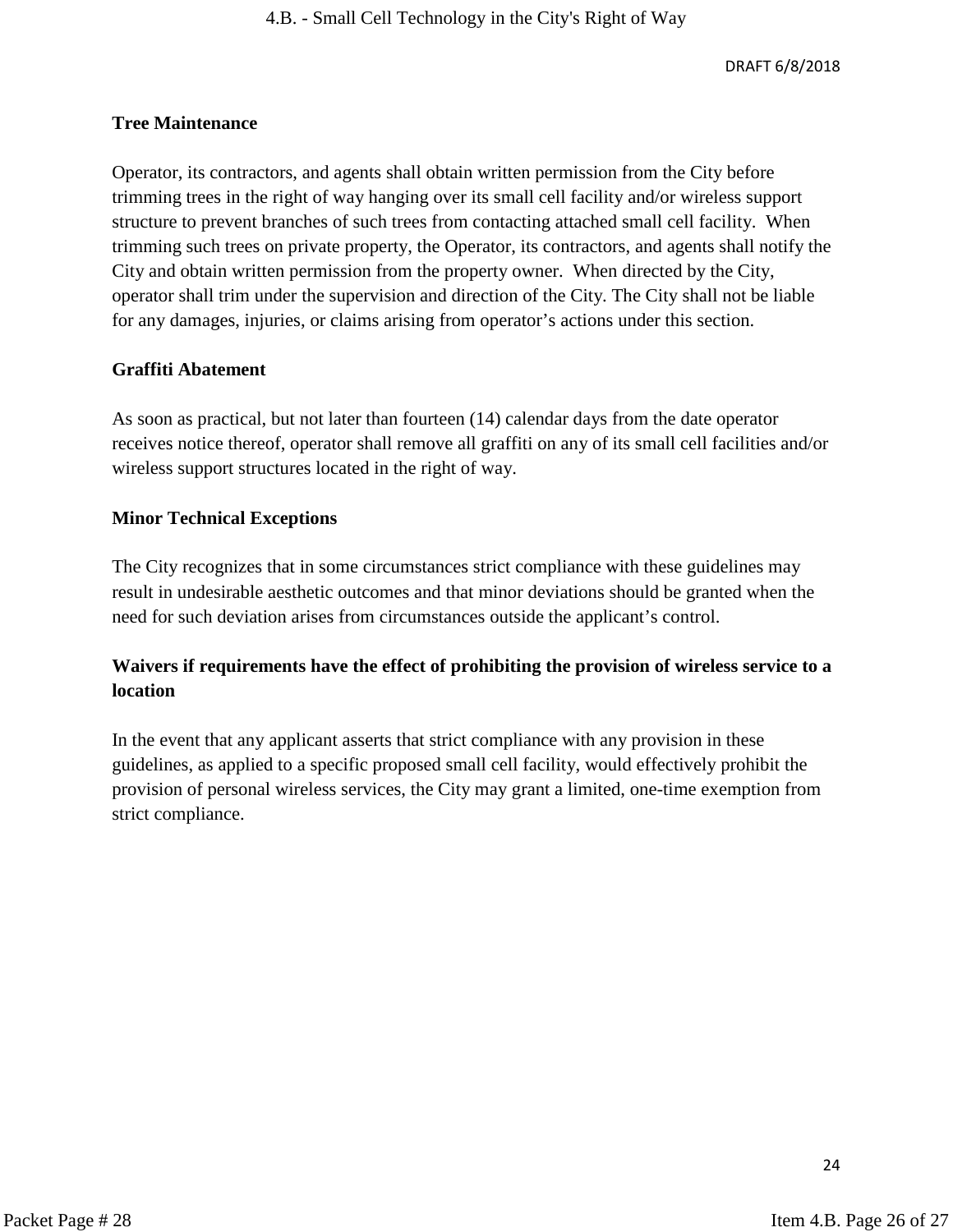# Images of Small Cell Technology







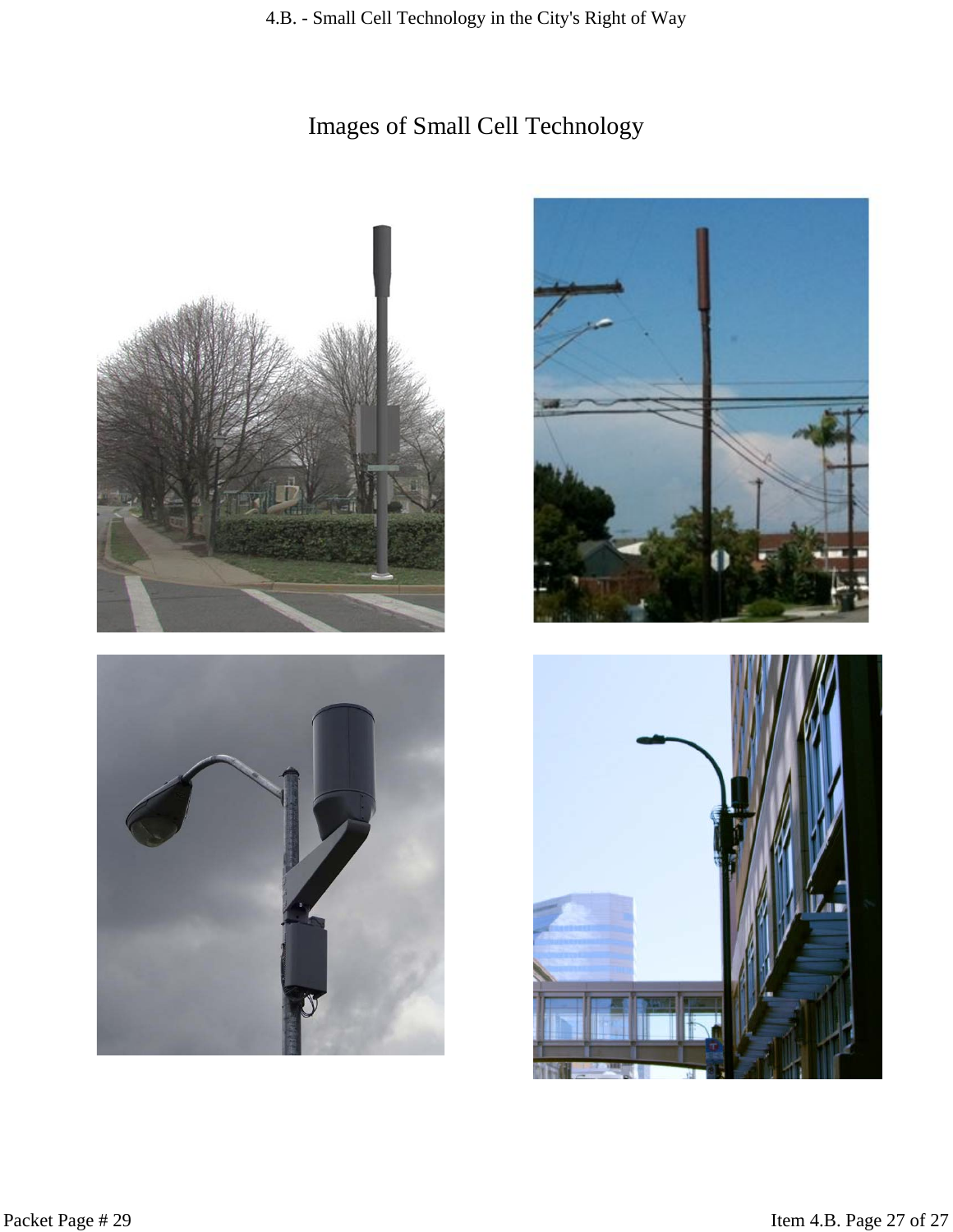

# **STAFF MEMORANDUM City Council Meeting – June 11, 2018**

Date: June 8, 2018

To: Matthew H. Greeson

From: David McCorkle, Economic Development Manager

Subject: **Liquor Permit Transfer – Blarney Stone Investments LLC**

# **EXECUTIVE SUMMARY**

The Ohio Division of Liquor Control has notified the City of a request to change the address associated with a liquor permit for Blarney Stone Investments LLC (dba Blarney Stone Tavern). The City may request a hearing.

# **RECOMMENDATION**

Motion to Not Request a Hearing.

# **BACKGROUND/DESCRIPTION**

This is a request to transfer the location of Blarney Stone Investments LLC's D5 and D6 liquor permits from 2151 W. Dublin Granville Rd. to their new location at 2233 W. Dublin Granville Rd. The Blarney Stone Tavern has shuttered operations at its current location and intends to relocate to the new Linworth Crossing Plaza.

# **ATTACHMENTS**

Notice from Ohio Division of Liquor Control.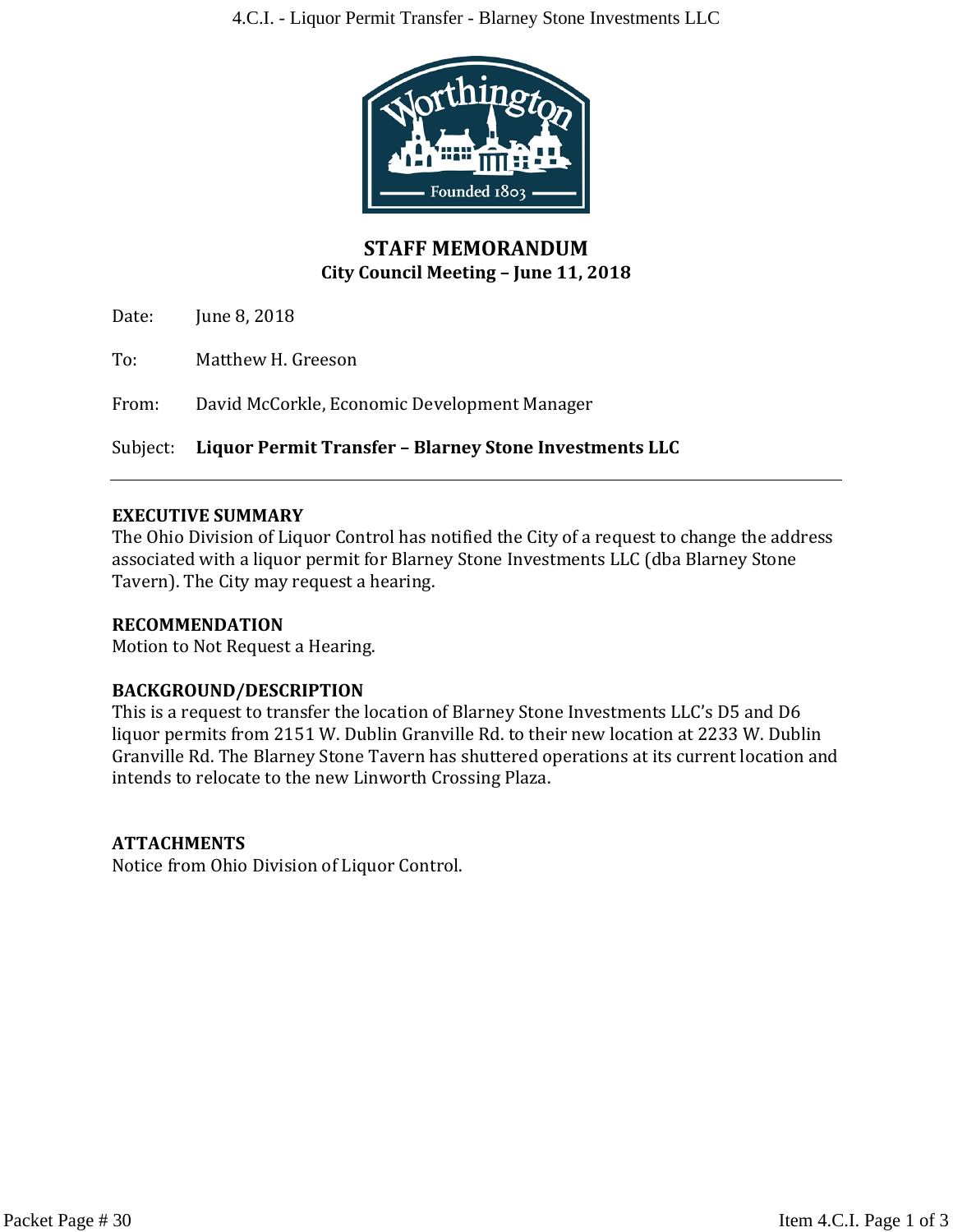... ...

**NOTICE TO LEGISLATIVE AUTHORITY** 

TAX DISTRICT

OHIO DIVISION OF LIQUOR CONTROL 6606 TUSSING ROAD, P.O. BOX 4005 REYNOLDSBURG, OHIO 43068-9005 (614)644-2360 FAX(614)644-3166

|                                        |                       | ŦО                                                                                                |  |  |  |
|----------------------------------------|-----------------------|---------------------------------------------------------------------------------------------------|--|--|--|
| 10747266<br>PERMIT NUMBER              | TRFL<br><b>IYEE</b>   | STONE INVESTMENTS LLC<br>BLARNEY<br><b>STONE TAVERN</b><br><b>BLARNEY</b><br><b>IDBA</b>          |  |  |  |
| 02<br> 2018<br>10 1<br>ISSUE DATE      |                       | <b>BSMTS</b><br>£.<br><b>PATIO</b><br>2233<br>DUBLIN<br><b>GRANVILLE RD</b><br>W                  |  |  |  |
| 05<br> 2018<br>04<br>FILING DATE       |                       | <b>WORTH I NGTON</b><br><b>OH</b><br>43085                                                        |  |  |  |
| D6<br>D5<br>PERMIT CLASSES             |                       |                                                                                                   |  |  |  |
| 25<br>297<br>в<br><b>TAX DISTRICT</b>  | F20395<br>RECEIPT NO. |                                                                                                   |  |  |  |
|                                        |                       | <b>FROM</b><br>05/17/2018                                                                         |  |  |  |
| 0747265<br>PERMIT NUMBER               | TYPE.                 | <b>STONE</b><br>INVESTMENTS LLC<br><b>BLARNEY</b><br>STONE TAVERN<br><b>DBA</b><br><b>BLARNEY</b> |  |  |  |
| 02<br> 2018<br>10 1<br>SSUE DÁTE       |                       | <b>BSMTS</b><br>£<br><b>PATIO</b><br>2151<br><b>GRANVILLE RD</b><br><b>DUBLIN</b><br>W            |  |  |  |
| 05<br>2018<br><b>U4</b><br>FILING DATE |                       | <b>WORTHINGTON</b><br>OН<br>43085                                                                 |  |  |  |
| D5<br>D <sub>6</sub><br>PERMIT CLASSES |                       |                                                                                                   |  |  |  |
| 25<br>297                              |                       |                                                                                                   |  |  |  |



RECEIPT NO

 $05/17/2018$ RESPONSES MUST BE POSTMARKED NO LATER THAN.  $06/18/2018$ MAILED **IMPORTANT NOTICE** PLEASE COMPLETE AND RETURN THIS FORM TO THE DIVISION OF HOUGH CONTROL WHETHER OR NOT THERE IS A REQUEST FOR A HEARING. REFER TO THIS NUMBER IN ALL INQUIRIES (TRANSACTION & NUMBER) (MUST MARK ONE OF THE FOLLOWING) WE REQUEST A HEARING ON THE ADVISABILITY OF ISSUING THE PERMIT AND REQUEST THAT THE HEARING BE HELD IN OUR COUNTY SEAT.  $\Box$  IN COLUMBUS. WE DO NOT REQUEST A HEARING. DID YOU MARK A BOX? IF NOT, THIS WILL BE CONSIDERED A LATE RESPONSE. PLEASE SIGN BELOW AND MARK THE APPROPRIATE BOX INDICATING YOUR TITLE:

(Signature)

(Title)- Clerk of County Commissioner

(Date)

Clerk of City Council

Township Fiscal Officer

| CLERK OF WORTHINGTON CITY COUNCIL |  |
|-----------------------------------|--|
| <b>KAY THRESS</b>                 |  |
| 6550 NORTH HIGH STREET            |  |
| WORTHINGTON OHIO 43085            |  |